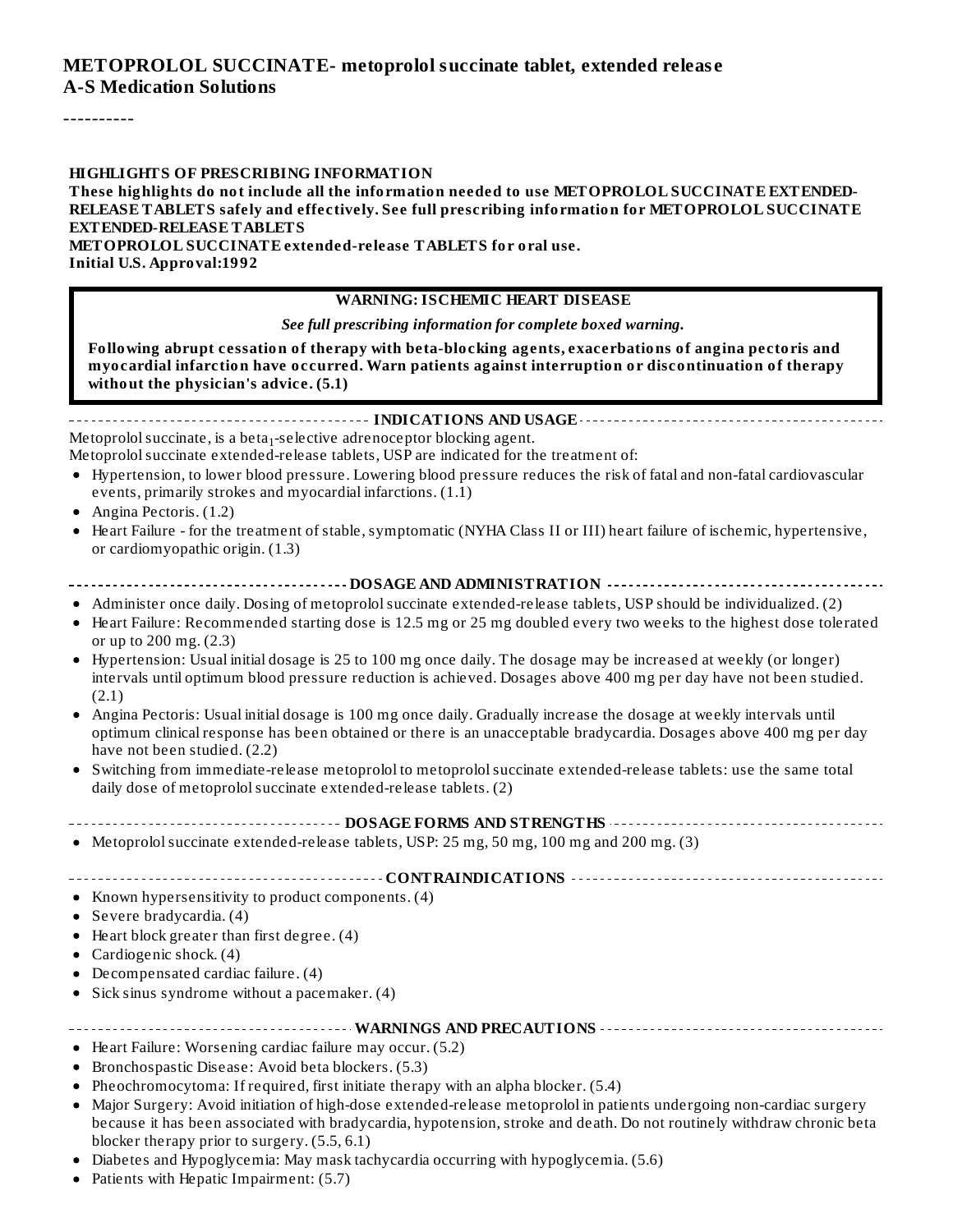- Thyrotoxicosis: Abrupt withdrawal in patients with thyrotoxicosis might precipitate a thyroid storm. (5.8)
- Anaphylactic Reactions: Patients may be unresponsive to the usual doses of epinephrine used to treat allergic reaction. (5.9)
- Peripheral Vascular Disease: Can aggravate symptoms of arterial insufficiency. (5.10)
- Calcium Channel Blockers: Because of significant inotropic and chronotropic effects in patients treated with betablockers and calcium channel blockers of the verapamil and diltiazem type, caution should be exercised in patients treated with these agents concomitantly. (5.11)

#### **ADVERSE REACTIONS**

Most common adverse reactions: tiredness, dizziness, depression, shortness of breath, bradycardia, hypotension, diarrhea, pruritus, rash. (6.1)

#### **To report SUSPECTED ADVERSE REACTIONS, contact Ingenus Pharmaceuticals LLC Toll-Free at 1-877-748- 1970 or FDA at 1-800-FDA-1088 or** www.fda.gov/medwatch**.**

#### **DRUG INTERACTIONS**

- Catecholamine-depleting drugs may have an additive effect when given with beta-blocking agents. (7.1)
- CYP2D6 Inhibitors are likely to increase metoprolol concentration. (7.2)
- Concomitant use of glycosides, clonidine, and diltiazem and verapamil with beta-blockers can increase the risk of bradycardia. (7.3)
- Beta-blockers including metoprolol, may exacerbate the rebound hypertension that can follow the withdrawal of clonidine. (7.3)

#### **USE IN SPECIFIC POPULATIONS**

- Pregnancy: There are no adequate and well-controlled studies in pregnant women. Use this drug during pregnancy only if clearly needed. (8.1)
- Nursing Mothers: Consider possible infant exposure. (8.3)
- Pediatrics: Safety and effectiveness have not been established in patients  $\leq 6$  years of age. (8.4)
- Geriatrics: No notable difference in efficacy or safety vs. younger patients. (8.5)
- Hepatic Impairment: Consider initiating metoprololsuccinate extended-release tablet therapy at low doses and gradually increase dosage to optimize therapy, while monitoring closely for adverse events. (8.6)

#### **See 17 for PATIENT COUNSELING INFORMATION.**

**Revised: 5/2019**

### **FULL PRESCRIBING INFORMATION: CONTENTS\* WARNING:ISCHEMIC HEART DISEASE: 1 INDICATIONS AND USAGE**

- 1.1 Hypertension
- 1.2 Angina Pectoris
- 1.3 Heart Failure

#### **2 DOSAGE AND ADMINISTRATION**

- 2.1 Hypertension
- 2.2 Angina Pectoris
- 2.3 Heart Failure

### **3 DOSAGE FORMS AND STRENGTHS**

#### **4 CONTRAINDICATIONS**

#### **5 WARNINGS AND PRECAUTIONS**

- 5.1 Ischemic Heart Disease
- 5.2 Heart Failure
- 5.3 Bronchospastic Disease
- 5.4 Pheochromocytoma
- 5.5 Major Surgery
- 5.6 Diabetes and Hypoglycemia
- 5.7 Hepatic Impairment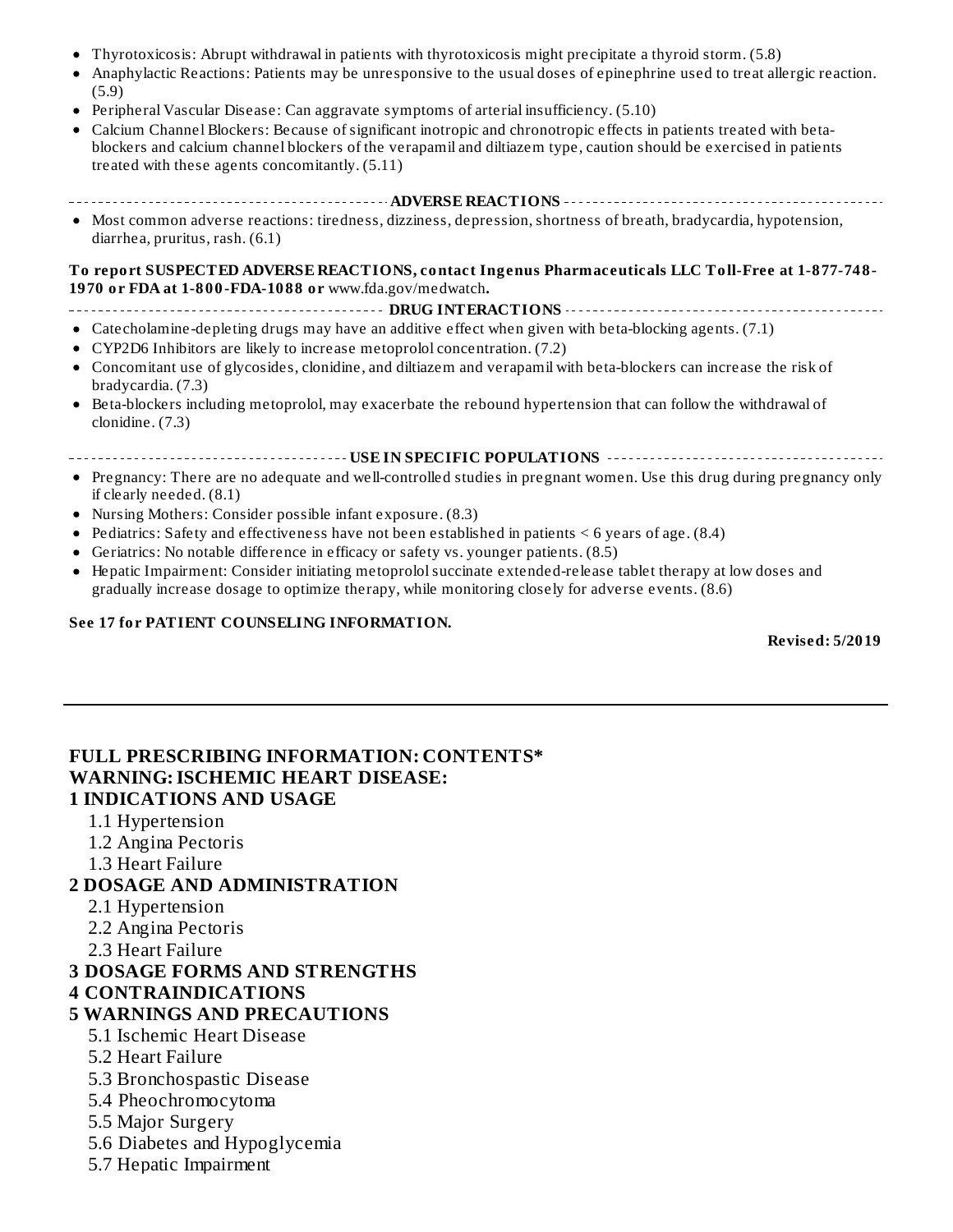5.8 Thyrotoxicosis 5.9 Anaphylactic Reaction 5.10 Peripheral Vascular Disease 5.11 Calcium Channel Blockers **6 ADVERSE REACTIONS** 6.1 Clinical Trials Experience 6.2 Post-Marketing Experience 6.3 Laboratory Test Findings **7 DRUG INTERACTIONS** 7.1 Catecholamine Depleting Drugs 7.2 CYP2D6 Inhibitors 7.3 Digitalis, Clonidine, and Calcium Channel Blockers **8 USE IN SPECIFIC POPULATIONS** 8.1 Pregnancy 8.3 Nursing Mothers 8.4 Pediatric Use 8.5 Geriatric Use 8.6 Hepatic Impairment 8.7 Renal Impairment **10 OVERDOSAGE 11 DESCRIPTION 12 CLINICAL PHARMACOLOGY** 12.1 Mechanism of Action 12.2 Pharmacodynamics 12.3 Pharmacokinetics **13 NONCLINICAL TOXICOLOGY** 13.1 CARCINOGENESIS & MUTAGENESIS & IMPAIRMENT OF FERTILITY **14 CLINICAL STUDIES** 14.1 Angina Pectoris 14.2 Heart Failure **15 REFERENCES 16 HOW SUPPLIED/STORAGE AND HANDLING 17 PATIENT COUNSELING INFORMATION** \* Sections or subsections omitted from the full prescribing information are not listed.

### **FULL PRESCRIBING INFORMATION**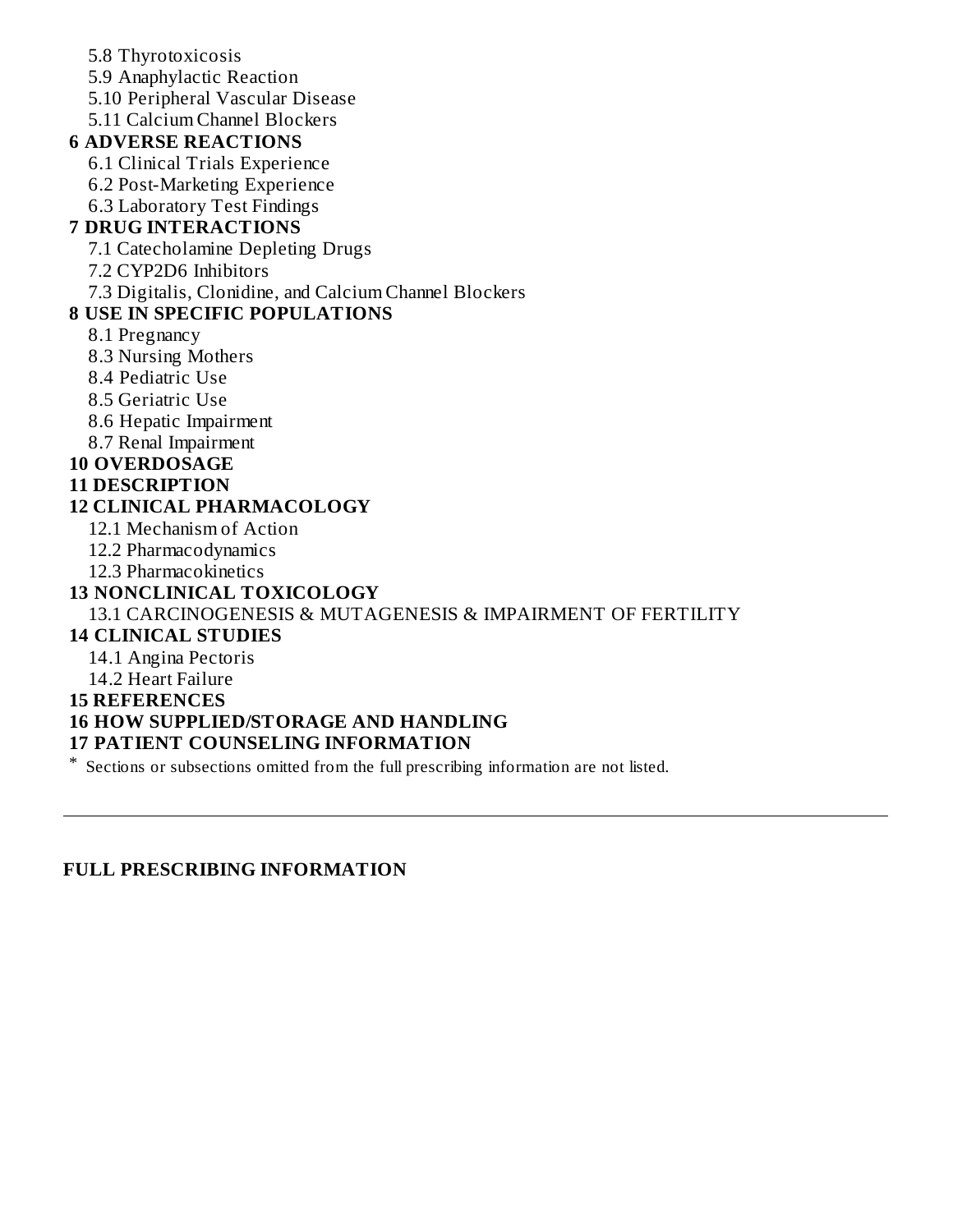### **WARNING:ISCHEMIC HEART DISEASE:**

**Following abrupt cessation of therapy with certain beta-blocking agents, exacerbations of angina pectoris and, in some cas es, myocardial infarction have occurred. When dis continuing chronically administered metoprolol succinate extended-releas e tablets, particularly in patients with is chemic heart dis eas e, the dosage should be gradually reduced over a period of 1 - 2 weeks and the patient should be carefully monitored. If angina markedly wors ens or acute coronary insufficiency develops, metoprolol succinate extended-releas e tablet administration should be reinstated promptly, at least temporarily, and other measures appropriate for the management of unstable angina should be taken. Warn patients against interruption or dis continuation of therapy without the physician's advice. Becaus e coronary artery dis eas e is common and may be unrecognized, it may be prudent not to dis continue metoprolol succinate extended-releas e tablet therapy abruptly even in patients treated only for hypertension (5.1).**

## **1 INDICATIONS AND USAGE**

### **1.1 Hypertension**

Metoprolol succinate extended-release tablets are indicated for the treatment of hypertension, to lower blood pressure. Lowering blood pressure lowers the risk of fatal and non-fatal cardiovascular events, primarily strokes and myocardial infarctions. These benefits have been seen in controlled trials of antihypertensive drugs from a wide variety of pharmacologic classes including metoprolol.

Control of high blood pressure should be part of comprehensive cardiovascular risk management, including, as appropriate, lipid control, diabetes management, antithrombotic therapy, smoking cessation, exercise, and limited sodium intake. Many patients will require more than 1 drug to achieve blood pressure goals. For specific advice on goals and management, see published guidelines, such as those of the National High Blood Pressure Education Program's Joint National Committee on Prevention, Detection, Evaluation, and Treatment of High Blood Pressure (JNC).

Numerous antihypertensive drugs, from a variety of pharmacologic classes and with different mechanisms of action, have been shown in randomized controlled trials to reduce cardiovascular morbidity and mortality, and it can be concluded that it is blood pressure reduction, and not some other pharmacologic property of the drugs, that is largely responsible for those benefits. The largest and most consistent cardiovascular outcome benefit has been a reduction in the risk of stroke, but reductions in myocardial infarction and cardiovascular mortality also have been seen regularly.

Elevated systolic or diastolic pressure causes increased cardiovascular risk, and the absolute risk increase per mmHg is greater at higher blood pressures, so that even modest reductions of severe hypertension can provide substantial benefit. Relative risk reduction from blood pressure reduction is similar across populations with varying absolute risk, so the absolute benefit is greater in patients who are at higher risk independent of their hypertension (for example, patients with diabetes or hyperlipidemia), and such patients would be expected to benefit from more aggressive treatment to a lower blood pressure goal.

Some antihypertensive drugs have smaller blood pressure effects (as monotherapy) in black patients, and many antihypertensive drugs have additional approved indications and effects (e.g., on angina, heart failure, or diabetic kidney disease). These considerations may guide selection of therapy.

Metoprolol succinate extended-release tablets may be administered with other antihypertensive agents.

## **1.2 Angina Pectoris**

Metoprolol succinate extended-release tablets are indicated in the long-term treatment of angina pectoris, to reduce angina attacks and to improve exercise tolerance.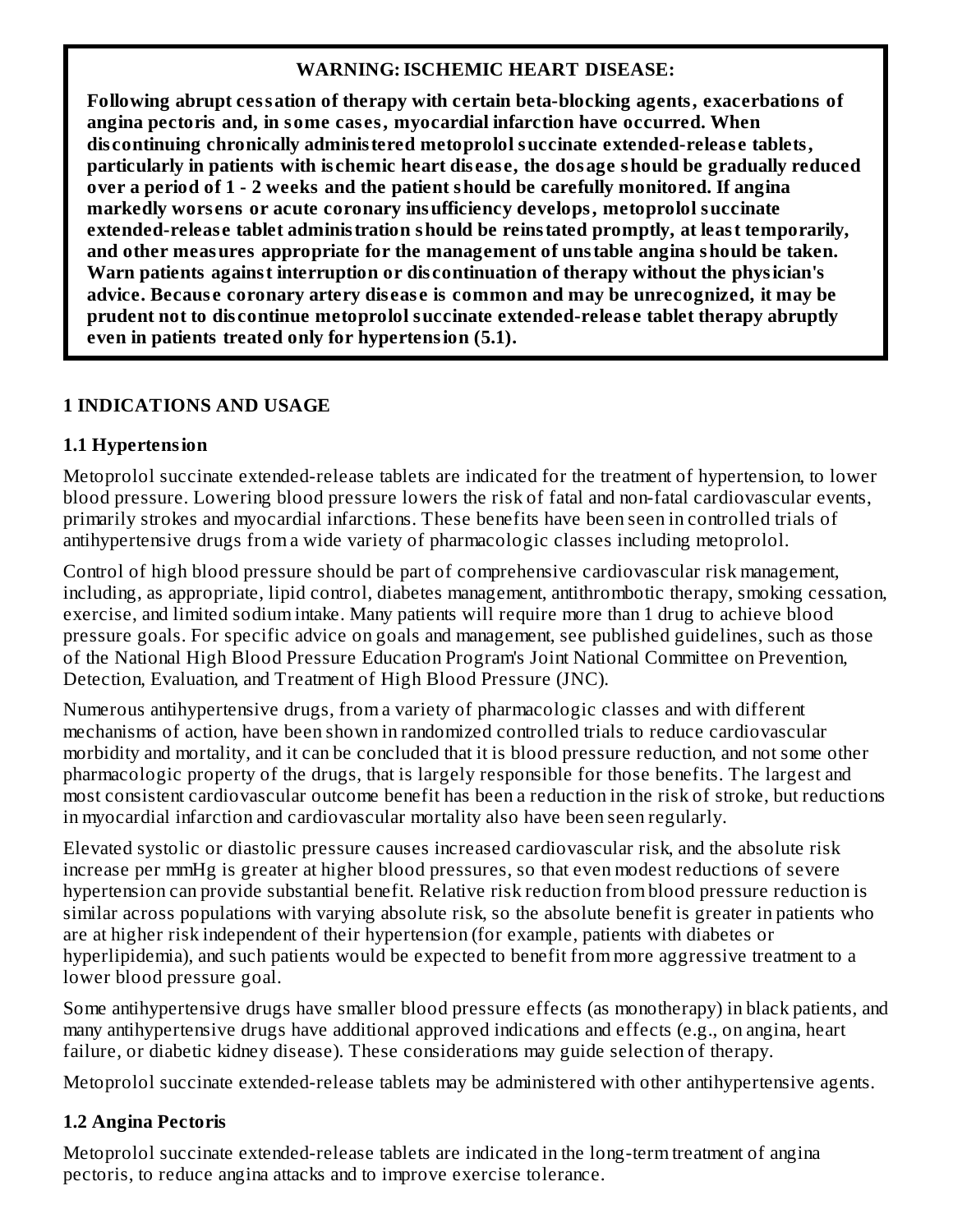### **1.3 Heart Failure**

Metoprolol succinate extended-release tablets are indicated for the treatment of stable, symptomatic (NYHA Class II or III) heart failure of ischemic, hypertensive, or cardiomyopathic origin. It was studied in patients already receiving ACE inhibitors, diuretics, and, in the majority of cases, digitalis. In this population, metoprolol succinate extended-release tablets decreased the rate of mortality plus hospitalization, largely through a reduction in cardiovascular mortality and hospitalizations for heart failure.

### **2 DOSAGE AND ADMINISTRATION**

Metoprolol succinate extended-release tablets are an extended-release tablet intended for once daily administration. For treatment of hypertension and angina, when switching from immediate-release metoprolol to metoprolol succinate extended-release tablets, use the same total daily dose of metoprolol succinate extended-release tablets. Individualize the dosage of metoprolol succinate extended- release tablets. Titration may be needed in some patients.

Metoprolol succinate extended-release tablets are scored on both sides and can be divided; however, do not crush or chew the whole or half tablet.

## **2.1 Hypertension**

*Adults:* The usual initial dosage is 25 to 100 mg daily in a single dose. The dosage may be increased at weekly (or longer) intervals until optimum blood pressure reduction is achieved. In general, the maximum effect of any given dosage level will be apparent after 1 week of therapy. Dosages above 400 mg per day have not been studied.

*Pediatric Hypertensive Patients 6 Years of age:* A pediatric clinical hypertension study in patients 6 to 16 years of age did not meet its primary endpoint (dose response for reduction in SBP); however, some other endpoints demonstrated effectiveness *[see Use in Specific Populations (8.4)]*. If selected for treatment, the recommended starting dose of metoprolol succinate extended-release tablets is 1.0 mg/kg once daily, but the maximum initial dose should not exceed 50 mg once daily. Dosage should be adjusted according to blood pressure response. Doses above 2.0 mg/kg (or in excess of 200 mg) once daily have not been studied in pediatric patients *[see Clinical Pharmacology (12.3)].*

Metoprolol succinate extended-release tablets are not recommended in pediatric patients < 6 years of age *[see Use in Specific Populations (8.4)]*.

## **2.2 Angina Pectoris**

Individualize the dosage of metoprolol succinate extended-release tablets. The usual initial dosage is 100 mg daily, given in a single dose. Gradually increase the dosage at weekly intervals until optimum clinical response has been obtained or there is a pronounced slowing of the heart rate. Dosages above 400 mg per day have not been studied. If treatment is to be discontinued, reduce the dosage gradually over a period of 1 - 2 weeks *[see Warnings and Precautions (5)].*

## **2.3 Heart Failure**

Dosage must be individualized and closely monitored during up-titration. Prior to initiation of metoprolol succinate extended-release tablets, stabilize the dose of other heart failure drug therapy. The recommended starting dose of metoprolol succinate extended-release tablets is 25 mg once daily for two weeks in patients with NYHA Class II heart failure and 12.5 mg once daily in patients with more severe heart failure. Double the dose every two weeks to the highest dosage level tolerated by the patient or up to 200 mg of metoprolol succinate extended-release tablets. Initial difficulty with titration should not preclude later attempts to introduce metoprolol succinate extended-release tablets. If patients experience symptomatic bradycardia, reduce the dose of metoprolol succinate extended-release tablets. If transient worsening of heart failure occurs, consider treating with increased doses of diuretics,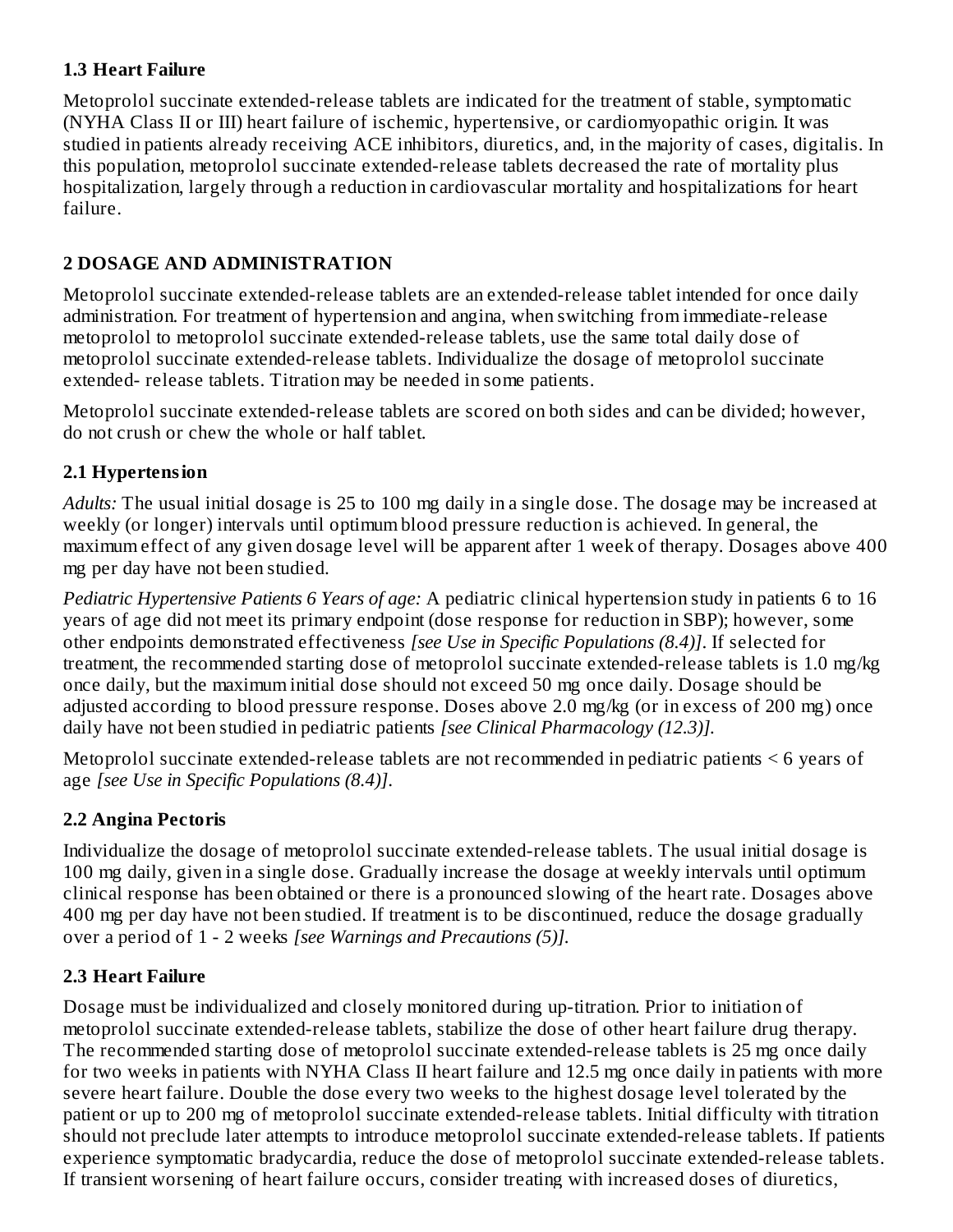If transient worsening of heart failure occurs, consider treating with increased doses of diuretics, lowering the dose of metoprolol succinate extended-release tablets or temporarily discontinuing it. The dose of metoprolol succinate extended-release tablets should not be increased until symptoms of worsening heart failure have been stabilized.

# **3 DOSAGE FORMS AND STRENGTHS**

25 mg tablets white, oval, biconvex, scored on both sides, film-coated tablet engraved with "N / 25".

50 mg tablets white, round, biconvex, scored on both sides, film-coated tablet engraved with "N / 50".

100 mg tablets white, round, biconvex, scored on both sides, film-coated tablet engraved with "N / 100".

200 mg tablets white, oval, biconvex, scored on both sides, film-coated tablet engraved with "N / 200".

# **4 CONTRAINDICATIONS**

Metoprolol succinate extended-release tablets are contraindicated in severe bradycardia, second or third degree heart block, cardiogenic shock, decompensated cardiac failure, sick sinus syndrome (unless a permanent pacemaker is in place), and in patients who are hypersensitive to any component of this product.

# **5 WARNINGS AND PRECAUTIONS**

# **5.1 Is chemic Heart Dis eas e**

Following abrupt cessation of therapy with certain beta-blocking agents, exacerbations of angina pectoris and, in some cases, myocardial infarction have occurred. When discontinuing chronically administered metoprolol succinate extended-release tablets, particularly in patients with ischemic heart disease, gradually reduce the dosage over a period of 1 - 2 weeks and monitor the patient. If angina markedly worsens or acute coronary ischemia develops, promptly reinstate metoprolol succinate extended-release tablets, and take measures appropriate for the management of unstable angina. Warn patients not to interrupt therapy without their physician's advice. Because coronary artery disease is common and may be unrecognized, avoid abruptly discontinuing metoprolol succinate extended-release tablets in patients treated only for hypertension.

# **5.2 Heart Failure**

Worsening cardiac failure may occur during up-titration of metoprolol succinate extended-release tablets. If such symptoms occur, increase diuretics and restore clinical stability before advancing the dose of metoprolol succinate extended-release tablets *[see Dosage and Administration (2)].* It may be necessary to lower the dose of metoprolol succinate extended-release tablets or temporarily discontinue it. Such episodes do not preclude subsequent successful titration of metoprolol succinate extended-release tablets.

# **5.3 Bronchospastic Dis eas e**

PATIENTS WITH BRONCHOSPASTIC DISEASES SHOULD, IN GENERAL, NOT RECEIVE  $\operatorname{BETA-BLOCKERS}$ . Because of its relative beta $_1$  cardio-selectivity, however, metoprolol succinate extended-release tablets may be used in patients with bronchospastic disease who do not respond to, or cannot tolerate, other antihypertensive treatment. Because beta $_1$ -selectivity is not absolute, use the lowest possible dose of metoprolol succinate extended-release tablets. Bronchodilators, including beta<sub>2</sub>-agonists, should be readily available or administered concomitantly *[see Dosage and Administration (2)].*

# **5.4 Pheochromocytoma**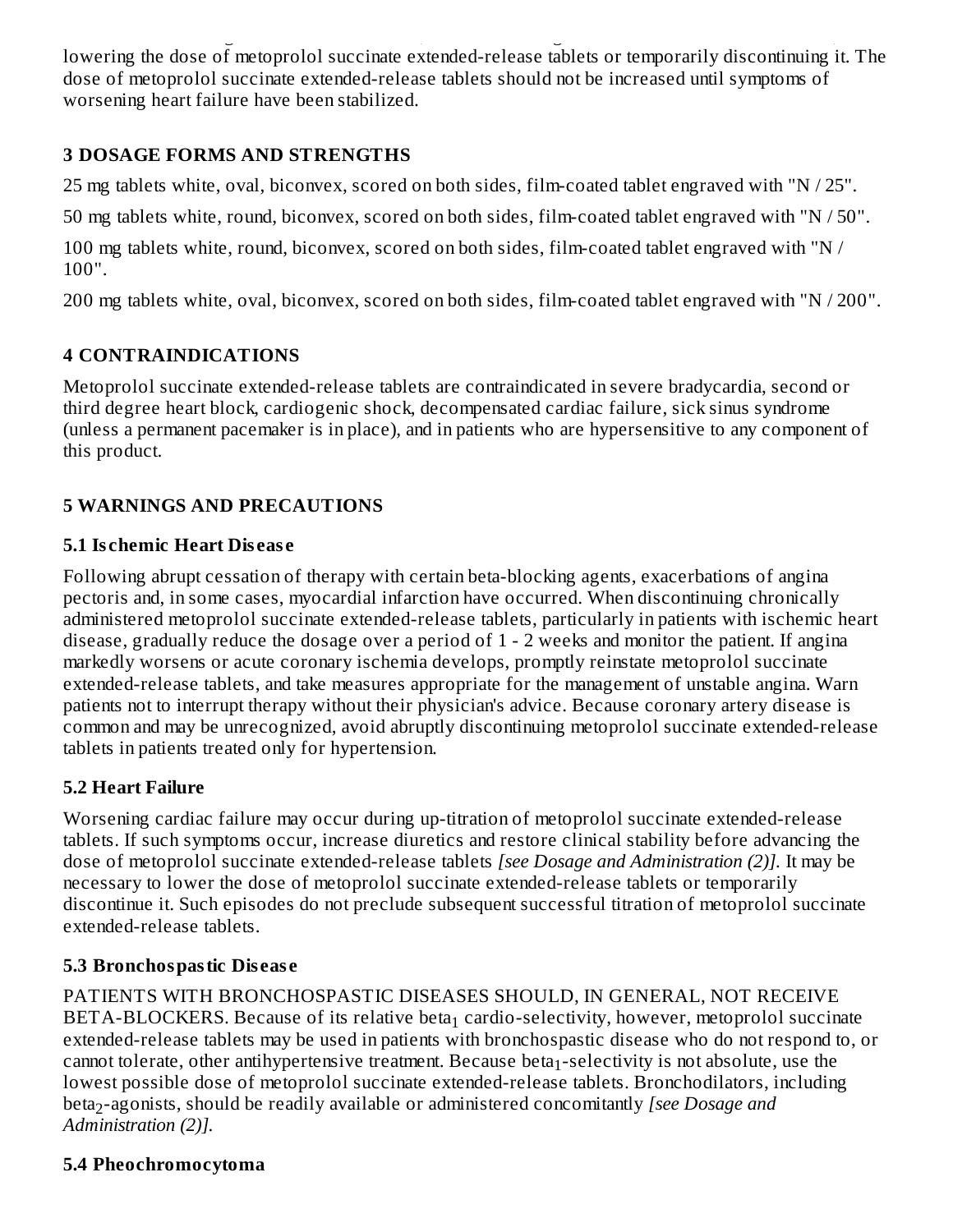If metoprolol succinate extended-release tablets are used in the setting of pheochromocytoma, it should be given in combination with an alpha blocker, and only after the alpha blocker has been initiated. Administration of beta-blockers alone in the setting of pheochromocytoma has been associated with a paradoxical increase in blood pressure due to the attenuation of beta-mediated vasodilatation in skeletal muscle.

## **5.5 Major Surgery**

Avoid initiation of a high-dose regimen of extended-release metoprolol in patients undergoing noncardiac surgery, since such use in patients with cardiovascular risk factors has been associated with bradycardia, hypotension, stroke and death.

Chronically administered beta-blocking therapy should not be routinely withdrawn prior to major surgery, however, the impaired ability of the heart to respond to reflex adrenergic stimuli may augment the risks of general anesthesia and surgical procedures.

# **5.6 Diabetes and Hypoglycemia**

Beta-blockers may mask tachycardia occurring with hypoglycemia, but other manifestations such as dizziness and sweating may not be significantly affected.

## **5.7 Hepatic Impairment**

Consider initiating metoprolol succinate extended-release tablets therapy at doses lower than those recommended for a given indication; gradually increase dosage to optimize therapy, while monitoring closely for adverse events.

## **5.8 Thyrotoxicosis**

Beta-adrenergic blockade may mask certain clinical signs of hyperthyroidism, such as tachycardia. Abrupt withdrawal of beta-blockade may precipitate a thyroid storm.

## **5.9 Anaphylactic Reaction**

While taking beta-blockers, patients with a history of severe anaphylactic reactions to a variety of allergens may be more reactive to repeated challenge and may be unresponsive to the usual doses of epinephrine used to treat an allergic reaction.

# **5.10 Peripheral Vas cular Dis eas e**

Beta-blockers can precipitate or aggravate symptoms of arterial insufficiency in patients with peripheral vascular disease.

# **5.11 Calcium Channel Blockers**

Because of significant inotropic and chronotropic effects in patients treated with beta-blockers and calcium channel blockers of the verapamil and diltiazem type, caution should be exercised in patients treated with these agents concomitantly.

# **6 ADVERSE REACTIONS**

The following adverse reactions are described elsewhere in labeling:

- Worsening angina or myocardial infarction*[see Warnings and Precautions (5)].*
- Worsening heart failure*[see Warnings and Precautions (5)].*
- Worsening AV block*[see Contraindications (4)].*

# **6.1 Clinical Trials Experience**

Because clinical trials are conducted under widely varying conditions, adverse reaction rates observed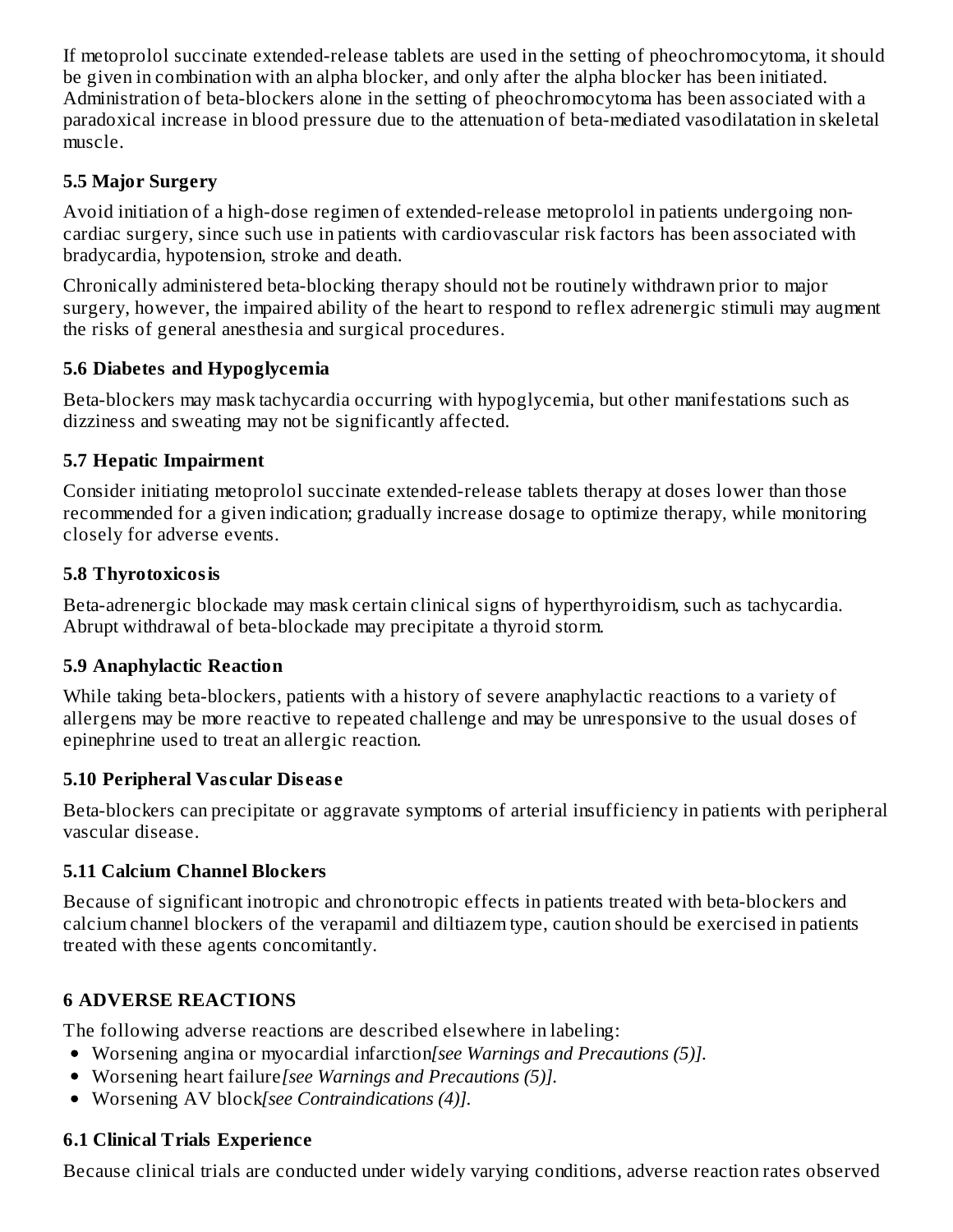in the clinical trials of a drug cannot be directly compared to rates in the clinical trials of another drug and may not reflect the rates observed in practice. The adverse reaction information from clinical trials does, however, provide a basis for identifying the adverse events that appear to be related to drug use and for approximating rates.

**Hypertension and Angina:** Most adverse reactions have been mild and transient. The most common (>2%) adverse reactions are tiredness, dizziness, depression, diarrhea, shortness of breath, bradycardia, and rash.

**Heart Failure:** In the MERIT-HF study comparing metoprolol succinate extended-release tablets in daily doses up to 200 mg (mean dose 159 mg once-daily; n=1990) to placebo (n=2001), 10.3% of metoprolol succinate extended-release tablets patients discontinued for adverse reactions vs. 12.2% of placebo patients.

The table below lists adverse reactions in the MERIT-HF study that occurred at an incidence of 1% in the metoprolol succinate extended-release tablets group and greater than placebo by more than 0.5%, regardless of the assessment of causality.

### **Advers e Reactions Occurring in the MERIT-HF Study at an Incidence ≥1% in the metoprolol succinate extended-releas e tablets Group and Greater Than Placebo by More Than 0.5%**

|                        | Metoprolol succinate extended-<br>release tablet group; n=1990<br>% of patients | Placebo; $n=2001$<br>% of patients |
|------------------------|---------------------------------------------------------------------------------|------------------------------------|
| Dizziness/vertigo      | 1.8                                                                             | 1.0                                |
| Bradycardia            | 1.5                                                                             | 0.4                                |
| Accident and/or injury |                                                                                 | $_{0.8}$                           |

**Post-operative Adverse Events:** In a randomized, double-blind, placebo-controlled trial of 8351 patients with or at risk for atherosclerotic disease undergoing non-vascular surgery and who were not taking beta–blocker therapy, metoprolol succinate extended-release tablets 100 mg was started 2 to 4 hours prior to surgery then continued for 30 days at 200 mg per day. Metoprolol succinate extendedrelease tablets use was associated with a higher incidence of bradycardia (6.6% vs. 2.4%; HR, 2.74; 95% CI 2.19, 3.43), hypotension (15% vs. 9.7%; HR 1.55; 95% CI 1.37, 1.74), stroke (1.0% vs. 0.5%; HR 2.17; 95% CI 1.26, 3.74) and death (3.1% vs. 2.3%; HR 1.33; 95% CI 1.03, 1.74) compared to placebo.

### **6.2 Post-Marketing Experience**

The following adverse reactions have been identified during post-approval use of metoprolol succinate extended-release tablets or immediate-release metoprolol. Because these reactions are reported voluntarily from a population of uncertain size, it is not always possible to reliably estimate their frequency or establish a causal relationship to drug exposure.

*Cardiovascular:* Cold extremities, arterial insufficiency (usually of the Raynaud type), palpitations, peripheral edema, syncope, chest pain and hypotension.

*Respiratory:* Wheezing (bronchospasm), dyspnea.

*Central Nervous System:* Confusion, short-term memory loss, headache, somnolence, nightmares, insomnia, anxiety/nervousness, hallucinations, paresthesia.

*Gastrointestinal:* Nausea, dry mouth, constipation, flatulence, heartburn, hepatitis, vomiting.

*Hypersensitive Reactions:* Pruritus.

*Miscellaneous:* Musculoskeletal pain, arthralgia, blurred vision, decreased libido, male impotence,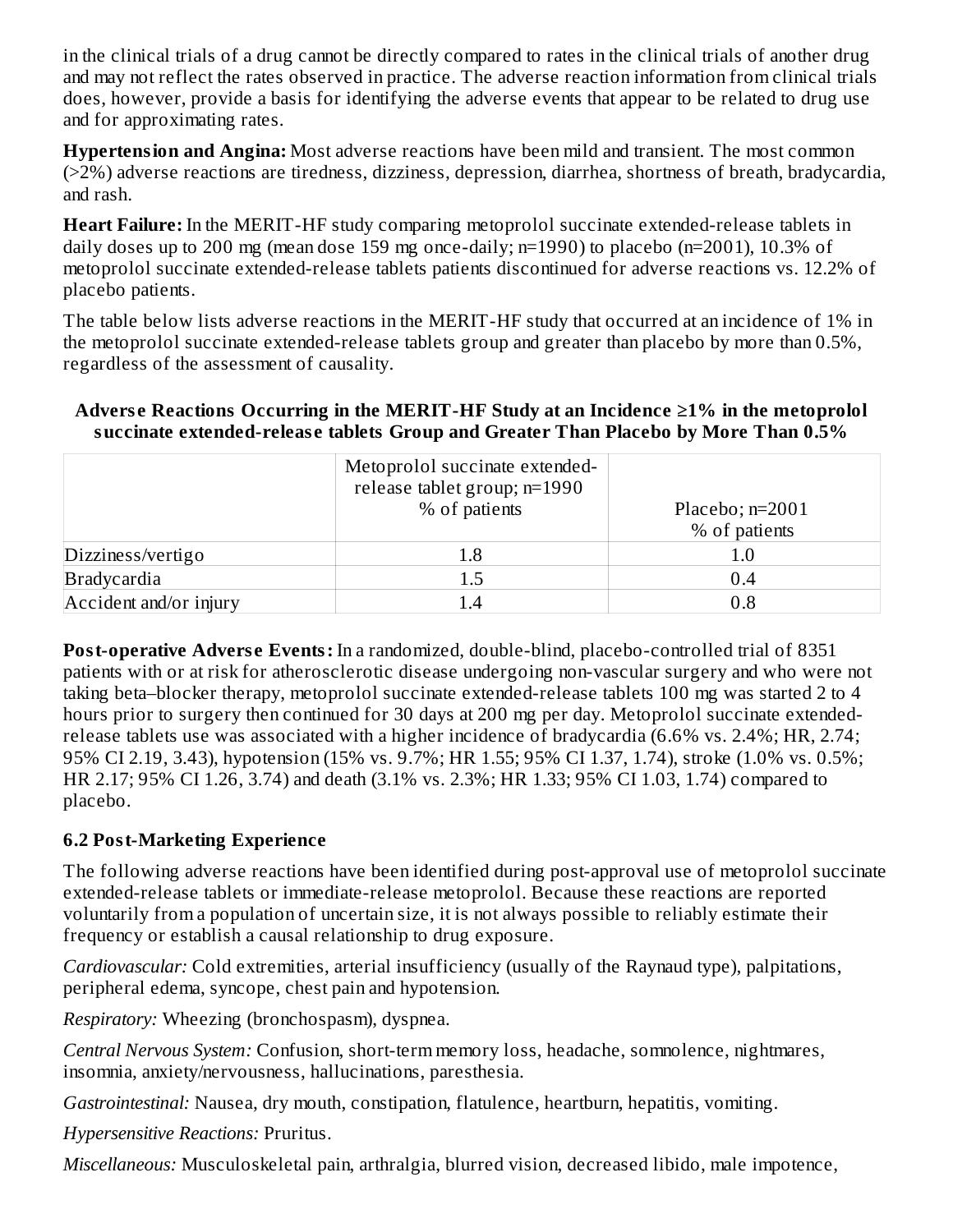tinnitus, reversible alopecia, agranulocytosis, dry eyes, worsening of psoriasis, Peyronie's disease, sweating, photosensitivity, taste disturbance.

**Potential Advers e Reactions:** In addition, there are adverse reactions not listed above that have been reported with other beta-adrenergic blocking agents and should be considered potential adverse reactions to metoprolol succinate extended-release tablets.

*Central Nervous System:* Reversible mental depression progressing to catatonia; an acute reversible syndrome characterized by disorientation for time and place, short-term memory loss, emotional lability, clouded sensorium, and decreased performance on neuropsychometrics.

*Hematologic:* Agranulocytosis, nonthrombocytopenic purpura, thrombocytopenic purpura.

*Hypersensitive Reactions:* Laryngospasm, respiratory distress.

### **6.3 Laboratory Test Findings**

Clinical laboratory findings may include elevated levels of serum transaminase, alkaline phosphatase, and lactate dehydrogenase.

### **7 DRUG INTERACTIONS**

### **7.1 Catecholamine Depleting Drugs**

Catecholamine depleting drugs (e.g., reserpine, monoamine oxidase (MAO) inhibitors) may have an additive effect when given with beta-blocking agents. Observe patients treated with metoprolol succinate extended-release tablets plus a catecholamine depletor for evidence of hypotension or marked bradycardia, which may produce vertigo, syncope, or postural hypotension.

### **7.2 CYP2D6 Inhibitors**

Drugs that inhibit CYP2D6 such as quinidine, fluoxetine, paroxetine, and propafenone are likely to increase metoprolol concentration. In healthy subjects with CYP2D6 extensive metabolizer phenotype, coadministration of quinidine 100 mg and immediate-release metoprolol 200 mg tripled the concentration of S-metoprolol and doubled the metoprolol elimination half-life. In four patients with cardiovascular disease, coadministration of propafenone 150 mg t.i.d. with immediate-release metoprolol 50 mg t.i.d. resulted in two- to five-fold increases in the steady-state concentration of metoprolol. These increases in plasma concentration would decrease the cardioselectivity of metoprolol.

## **7.3 Digitalis, Clonidine, and Calcium Channel Blockers**

Digitalis glycosides, clonidine, diltiazem and verapamil slow atrioventricular conduction and decrease heart rate. Concomitant use with beta blockers can increase the risk of bradycardia.

If clonidine and a beta blocker, such as metoprolol are coadministered, withdraw the beta-blocker several days before the gradual withdrawal of clonidine because beta-blockers may exacerbate the rebound hypertension that can follow the withdrawal of clonidine. If replacing clonidine by betablocker therapy, delay the introduction of beta-blockers for several days after clonidine administration has stopped *[see Warnings and Precautions (5.11)].*

## **8 USE IN SPECIFIC POPULATIONS**

## **8.1 Pregnancy**

Pregnancy Category C

Metoprolol tartrate has been shown to increase post-implantation loss and decrease neonatal survival in rats at doses up to 22 times, on a mg/m<sup>2</sup> basis, the daily dose of 200 mg in a 60-kg patient. Distribution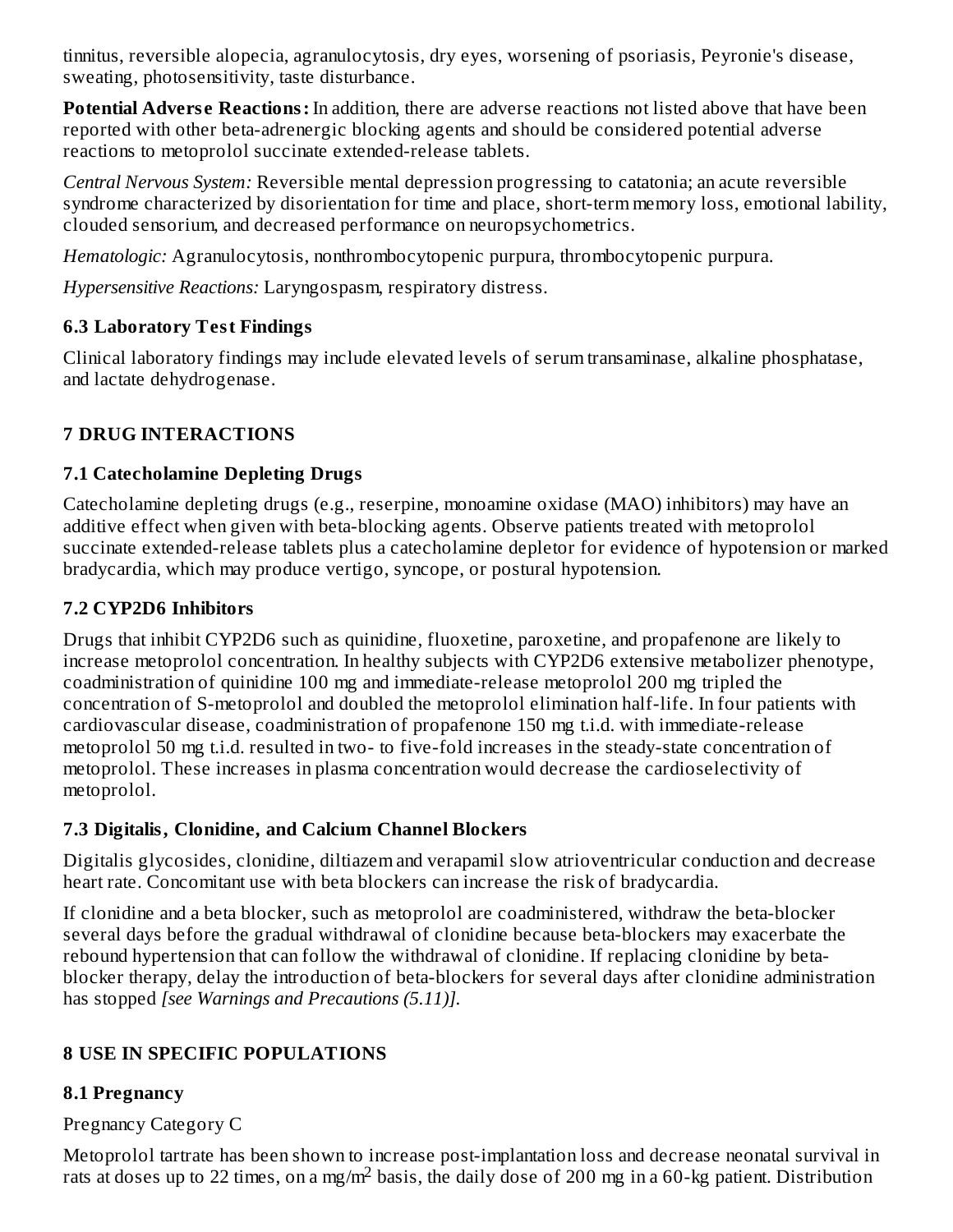studies in mice confirm exposure of the fetus when metoprolol tartrate is administered to the pregnant animal. These studies have revealed no evidence of impaired fertility or teratogenicity. There are no adequate and well-controlled studies in pregnant women. Because animal reproduction studies are not always predictive of human response, use this drug during pregnancy only if clearly needed.

## **8.3 Nursing Mothers**

Metoprolol is excreted in breast milk in very small quantities. An infant consuming 1 liter of breast milk daily would receive a dose of less than 1 mg of the drug. Consider possible infant exposure when metoprolol succinate extended-release tablets are administered to a nursing woman.

# **8.4 Pediatric Us e**

One hundred forty-four hypertensive pediatric patients aged 6 to 16 years were randomized to placebo or to one of three dose levels of metoprolol succinate extended-release tablets. (0.2, 1.0 or 2.0 mg/kg once daily) and followed for 4 weeks. The study did not meet its primary endpoint (dose response for reduction in SBP). Some pre-specified secondary endpoints demonstrated effectiveness including:

- Dose-response for reduction in DBP,
- 1 mg/kg vs. placebo for change in SBP, and
- 2 mg/kg vs. placebo for change in SBP and DBP.

The mean placebo corrected reductions in SBP ranged from 3 to 6 mmHg, and DBP from 1 to 5 mmHg. Mean reduction in heart rate ranged from 5 to 7 bpm but considerably greater reductions were seen in some individuals *[see Dosage and Administration (2.1)]*.

No clinically relevant differences in the adverse event profile were observed for pediatric patients aged 6 to 16 years as compared with adult patients.

Safety and effectiveness of metoprolol succinate extended-release tablets have not been established in patients < 6 years of age.

## **8.5 Geriatric Us e**

Clinical studies of metoprolol succinate extended-release tablets in hypertension did not include sufficient numbers of subjects aged 65 and over to determine whether they respond differently from younger subjects. Other reported clinical experience in hypertensive patients has not identified differences in responses between elderly and younger patients.

Of the 1,990 patients with heart failure randomized to metoprolol succinate extended-release tablets in the MERIT-HF trial, 50% (990) were 65 years of age and older and 12% (238) were 75 years of age and older. There were no notable differences in efficacy or the rate of adverse reactions between older and younger patients.

In general, use a low initial starting dose in elderly patients given their greater frequency of decreased hepatic, renal, or cardiac function, and of concomitant disease or other drug therapy.

## **8.6 Hepatic Impairment**

No studies have been performed with metoprolol succinate extended-release tablets in patients with hepatic impairment. Because metoprolol succinate extended-release tablets is metabolized by the liver, metoprolol blood levels are likely to increase substantially with poor hepatic function. Therefore, initiate therapy at doses lower than those recommended for a given indication; and increase doses gradually in patients with impaired hepatic function.

# **8.7 Renal Impairment**

The systemic availability and half-life of metoprolol in patients with renal failure do not differ to a clinically significant degree from those in normal subjects. No reduction in dosage is needed in patients with chronic renal failure *[see Clinical Pharmacology (12.3)]*.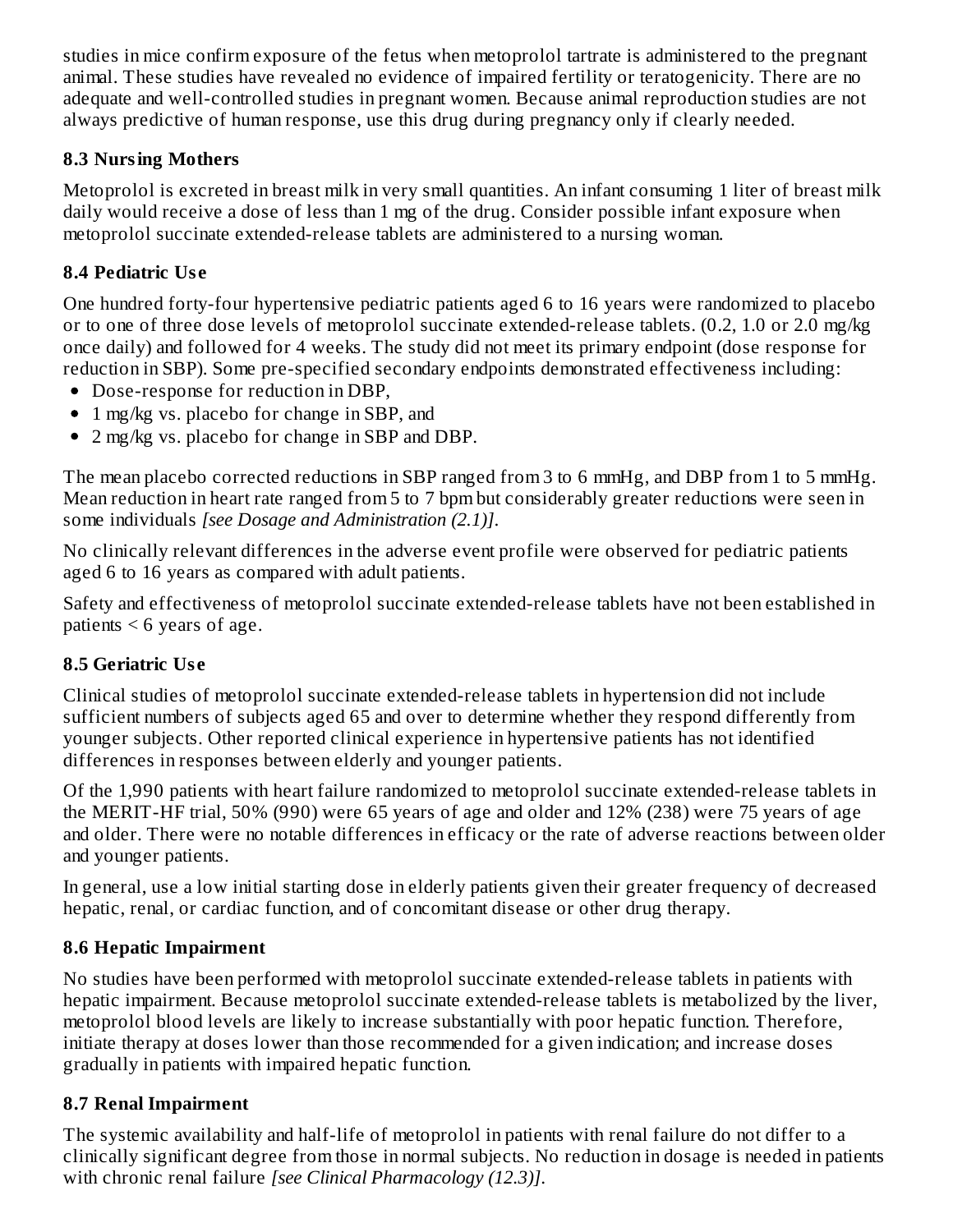### **10 OVERDOSAGE**

Signs and Symptoms - Overdosage of metoprolol succinate extended-release tablets may lead to severe bradycardia, hypotension, and cardiogenic shock. Clinical presentation can also include: atrioventricular block, heart failure, bronchospasm, hypoxia, impairment of consciousness/coma, nausea and vomiting.

Treatment – Consider treating the patient with intensive care. Patients with myocardial infarction or heart failure may be prone to significant hemodynamic instability. Seek consultation with a regional poison control center and a medical toxicologist as needed. Beta-blocker overdose may result in significant resistance to resuscitation with adrenergic agents, including beta-agonists. On the basis of the pharmacologic actions of metoprolol, employ the following measures.

There is very limited experience with the use of hemodialysis to remove metoprolol, however metoprolol is not highly protein bound.

Bradycardia: Evaluate the need for atropine, adrenergic-stimulating drugs or pacemaker to treat bradycardia and conduction disorders.

Hypotension: Treat underlying bradycardia. Consider intravenous vasopressor infusion, such as dopamine or norepinephrine.

Heart failure and shock: May be treated when appropriate with suitable volume expansion, injection of glucagon (if necessary, followed by an intravenous infusion of glucagon), intravenous administration of adrenergic drugs such as dobutamine, with  $_1$  receptor agonistic drugs added in presence of vasodilation.

Bronchospasm: Can usually be reversed by bronchodilators.

### **11 DESCRIPTION**

Metoprolol succinate, is a beta $_1$ -selective (cardioselective) adrenoceptor blocking agent, for oral administration, available as extended-release tablets. Metoprolol succinate extended-release tablets, USP have been formulated to provide a controlled and predictable release of metoprolol for once-daily administration. The tablets comprise a multiple unit system containing metoprolol succinate in a multitude of controlled release pellets. Each pellet acts as a separate drug delivery unit and is designed to deliver metoprolol continuously over the dosage interval. The tablets contain 23.75, 47.5, 95 and 190 mg of metoprolol succinate equivalent to 25, 50, 100 and 200 mg of metoprolol tartrate, USP, respectively. Its chemical name is  $(\pm)$ 1- (isopropylamino)-3-[p-(2-methoxyethyl) phenoxy]-2-propanol succinate (2:1) (salt). Its structural formula is:

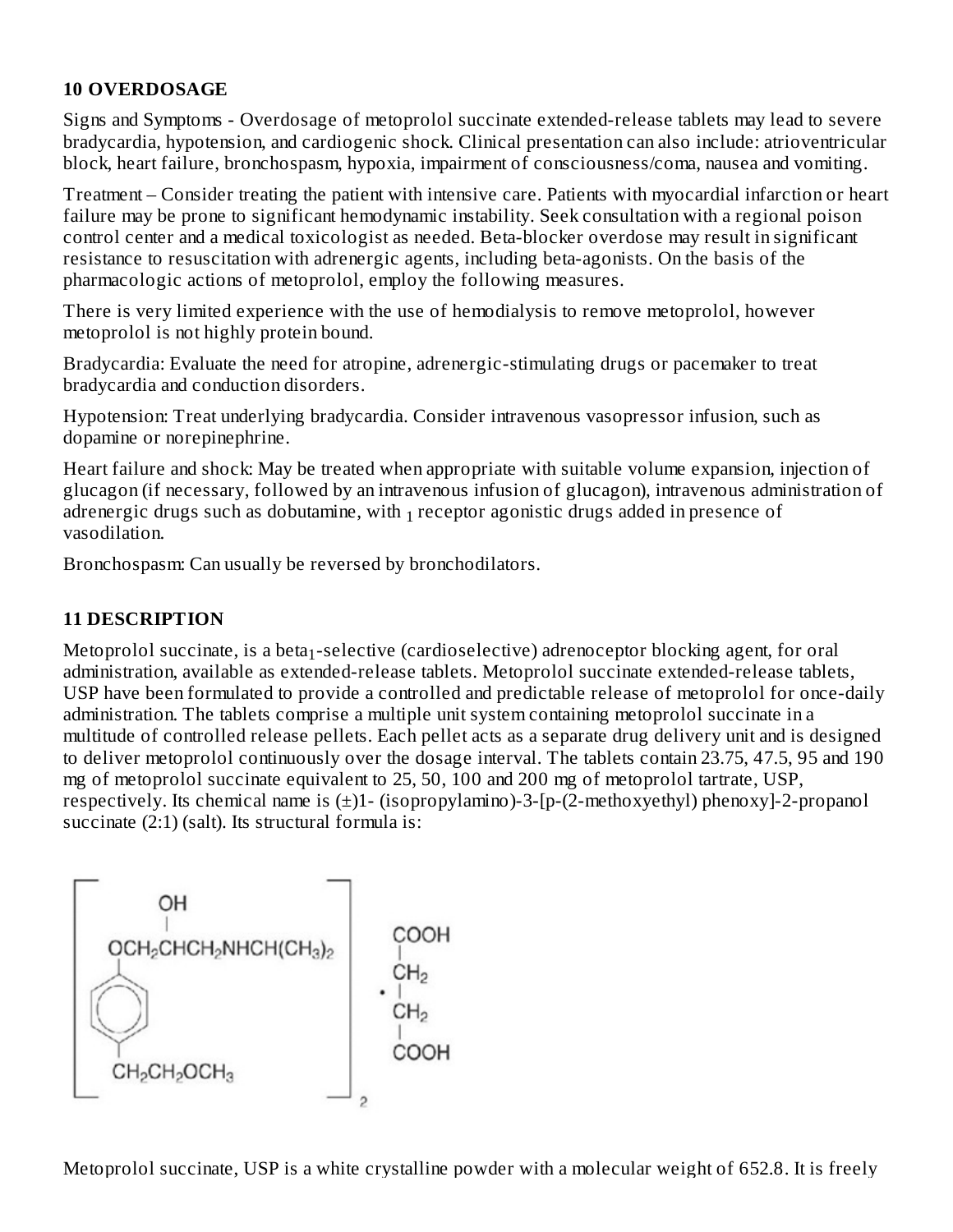soluble in water; soluble in methanol; sparingly soluble in ethanol; slightly soluble in dichloromethane and 2-propanol; practically insoluble in ethyl-acetate, acetone, diethylether and heptane. Inactive ingredients: sugar spheres, povidone, ethyl cellulose, polyethylene glycol, hydroxypropyl cellulose, triethyl citrate, magnesium stearate, microcrystalline cellulose, titanium dioxide, polydextrose, hypromellose, and triacetin.

# **12 CLINICAL PHARMACOLOGY**

# **12.1 Mechanism of Action**

*Hypertension:* The mechanism of the antihypertensive effects of beta-blocking agents has not been elucidated. However, several possible mechanisms have been proposed: (1) competitive antagonism of catecholamines at peripheral (especially cardiac) adrenergic neuron sites, leading to decreased cardiac output; (2) a central effect leading to reduced sympathetic outflow to the periphery; and (3) suppression of renin activity.

*Heart Failure:* The precise mechanism for the beneficial effects of beta-blockers in heart failure has not been elucidated.

## **12.2 Pharmacodynamics**

Clinical pharmacology studies have confirmed the beta-blocking activity of metoprolol in man, as shown by (1) reduction in heart rate and cardiac output at rest and upon exercise, (2) reduction of systolic blood pressure upon exercise, (3) inhibition of isoproterenol-induced tachycardia, and (4) reduction of reflex orthostatic tachycardia.

Metoprolol is a beta $_1$ -selective (cardioselective) adrenergic receptor blocking agent. This preferential effect is not absolute, however, and at higher plasma concentrations, metoprolol also inhibits beta<sub>2</sub>adrenoreceptors, chiefly located in the bronchial and vascular musculature. Metoprolol has no intrinsic sympathomimetic activity, and membrane-stabilizing activity is detectable only at plasma concentrations much greater than required for beta-blockade. Animal and human experiments indicate that metoprolol slows the sinus rate and decreases AV nodal conduction.

The relative beta $_1$ -selectivity of metoprolol has been confirmed by the following: (1) In normal subjects, metoprolol is unable to reverse the beta $_2$ -mediated vasodilating effects of epinephrine. This contrasts with the effect of nonselective beta-blockers, which completely reverse the vasodilating effects of epinephrine. (2) In asthmatic patients, metoprolol reduces  $\text{FEV}_1$  and  $\text{FVC}$  significantly less than a nonselective beta-blocker, propranolol, at equivalent beta $_1$ -receptor blocking doses.

The relationship between plasma metoprolol levels and reduction in exercise heart rate is independent of the pharmaceutical formulation. Using an  $\rm{E_{max}}$  model, the maximum effect is a 30% reduction in exercise heart rate, which is attributed to beta $_1$ -blockade. Beta $_1$ -blocking effects in the range of 30-80% of the maximal effect (approximately 8-23% reduction in exercise heart rate) correspond to metoprolol plasma concentrations from 30-540 nmol/L. The relative beta $_1$ -selectivity of metoprolol diminishes and blockade of beta $_2$ -adrenoceptors increases at plasma concentration above 300 nmol/L.

Although beta-adrenergic receptor blockade is useful in the treatment of angina, hypertension, and heart failure there are situations in which sympathetic stimulation is vital. In patients with severely damaged hearts, adequate ventricular function may depend on sympathetic drive. In the presence of AV block, beta-blockade may prevent the necessary facilitating effect of sympathetic activity on conduction. Beta<sub>2</sub>-adrenergic blockade results in passive bronchial constriction by interfering with endogenous adrenergic bronchodilator activity in patients subject to bronchospasm and may also interfere with exogenous bronchodilators in such patients.

In other studies, treatment with metoprolol succinate extended-release tablets produced an improvement in left ventricular ejection fraction. Metoprolol succinate extended-release tablets was also shown to delay the increase in left ventricular end-systolic and end-diastolic volumes after 6 months of treatment.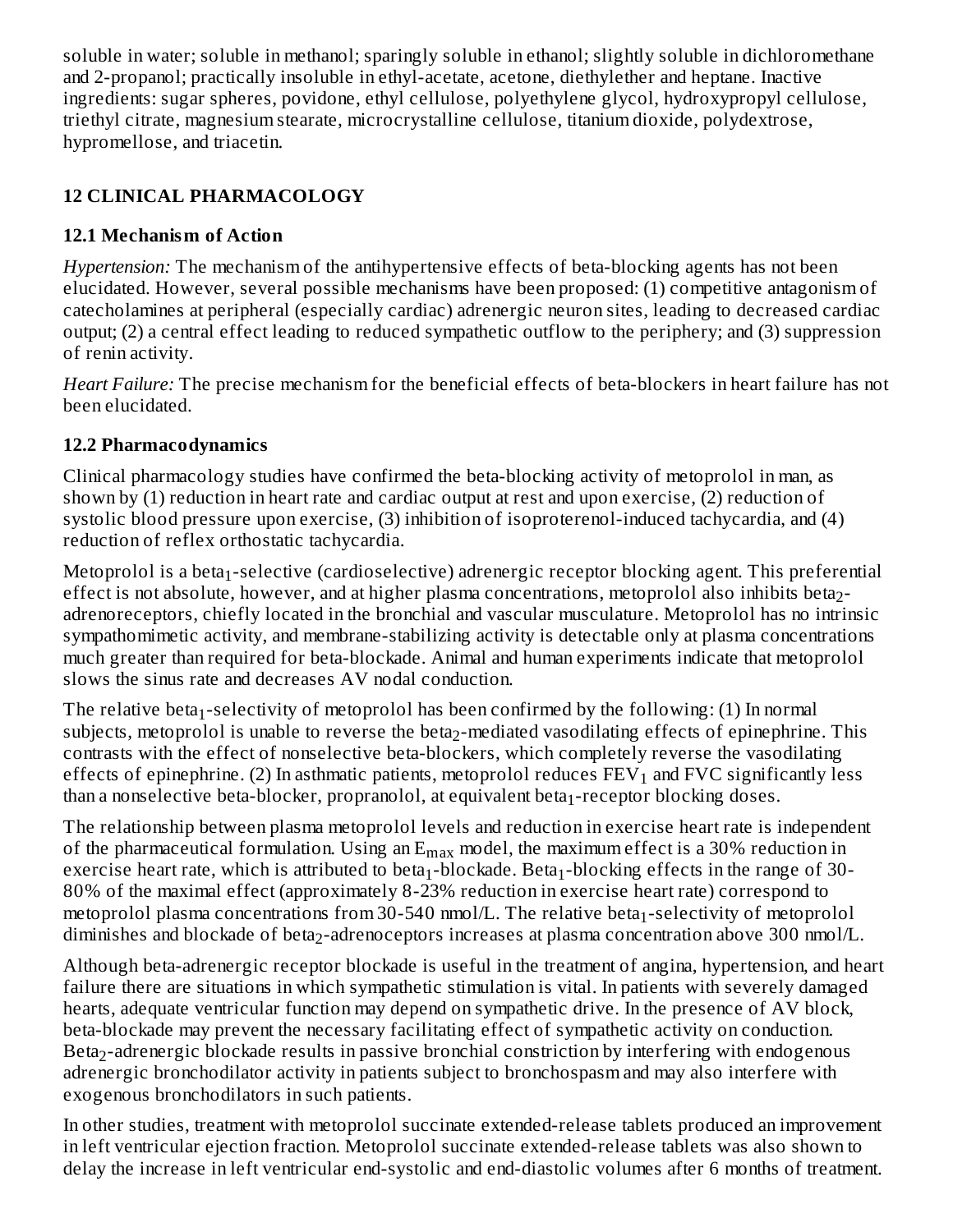### **12.3 Pharmacokinetics**

*Adults:* In man, absorption of metoprolol is rapid and complete. Plasma levels following oral administration of conventional metoprolol tablets, however, approximate 50% of levels following intravenous administration, indicating about 50% first-pass metabolism. Metoprolol crosses the bloodbrain barrier and has been reported in the CSF in a concentration 78% of the simultaneous plasma concentration.

Plasma levels achieved are highly variable after oral administration. Only a small fraction of the drug (about 12%) is bound to human serum albumin. Metoprolol is a racemic mixture of R- and Senantiomers, and is primarily metabolized by CYP2D6. When administered orally, it exhibits stereoselective metabolism that is dependent on oxidation phenotype. Elimination is mainly by biotransformation in the liver, and the plasma half-life ranges from approximately 3 to 7 hours. Less than 5% of an oral dose of metoprolol is recovered unchanged in the urine; the rest is excreted by the kidneys as metabolites that appear to have no beta-blocking activity.

Following intravenous administration of metoprolol, the urinary recovery of unchanged drug is approximately 10%. The systemic availability and half-life of metoprolol in patients with renal failure do not differ to a clinically significant degree from those in normal subjects. Consequently, no reduction in metoprolol succinate dosage is usually needed in patients with chronic renal failure.

Metoprolol is metabolized predominantly by CYP2D6, an enzyme that is absent in about 8% of Caucasians (poor metabolizers) and about 2% of most other populations. CYP2D6 can be inhibited by a number of drugs. Poor metabolizers and extensive metabolizers who concomitantly use CYP2D6 inhibiting drugs will have increased (several-fold) metoprolol blood levels, decreasing metoprolol's cardioselectivity *[see Drug Interactions (7.2)]*.

In comparison to conventional metoprolol, the plasma metoprolol levels following administration of metoprolol succinate extended-release tablets are characterized by lower peaks, longer time to peak and significantly lower peak to trough variation. The peak plasma levels following once-daily administration of metoprolol succinate extended-release tablets average one-fourth to one-half the peak plasma levels obtained following a corresponding dose of conventional metoprolol, administered once daily or in divided doses. At steady state the average bioavailability of metoprolol following administration of metoprolol succinate extended-release tablets, across the dosage range of 50 to 400 mg once daily, was 77% relative to the corresponding single or divided doses of conventional  ${\rm method}$ . Nevertheless, over the 24-hour dosing interval,  $_1$ -blockade is comparable and dose-related *[see Clinical Pharmacology (12)]*. The bioavailability of metoprolol shows a dose-related, although not directly proportional, increase with dose and is not significantly affected by food following metoprolol succinate extended-release tablets administration.

*Pediatrics:* The pharmacokinetic profile of metoprolol succinate extended-release tablets was studied in 120 pediatric hypertensive patients (6-17 years of age) receiving doses ranging from 12.5 to 200 mg once daily. The pharmacokinetics of metoprolol were similar to those described previously in adults. Age, gender, race, and ideal body weight had no significant effects on metoprolol pharmacokinetics. Metoprolol apparent oral clearance (CL/F) increased linearly with body weight. Metoprolol pharmacokinetics have not been investigated in patients < 6 years of age.

# **13 NONCLINICAL TOXICOLOGY**

## **13.1 CARCINOGENESIS & MUTAGENESIS & IMPAIRMENT OF FERTILITY**

Long-term studies in animals have been conducted to evaluate the carcinogenic potential of metoprolol tartrate. In 2-year studies in rats at three oral dosage levels of up to 800 mg/kg/day (41 times, on a  $mg/m<sup>2</sup>$  basis, the daily dose of 200 mg for a 60-kg patient), there was no increase in the development of spontaneously occurring benign or malignant neoplasms of any type. The only histologic changes that appeared to be drug related were an increased incidence of generally mild focal accumulation of foamy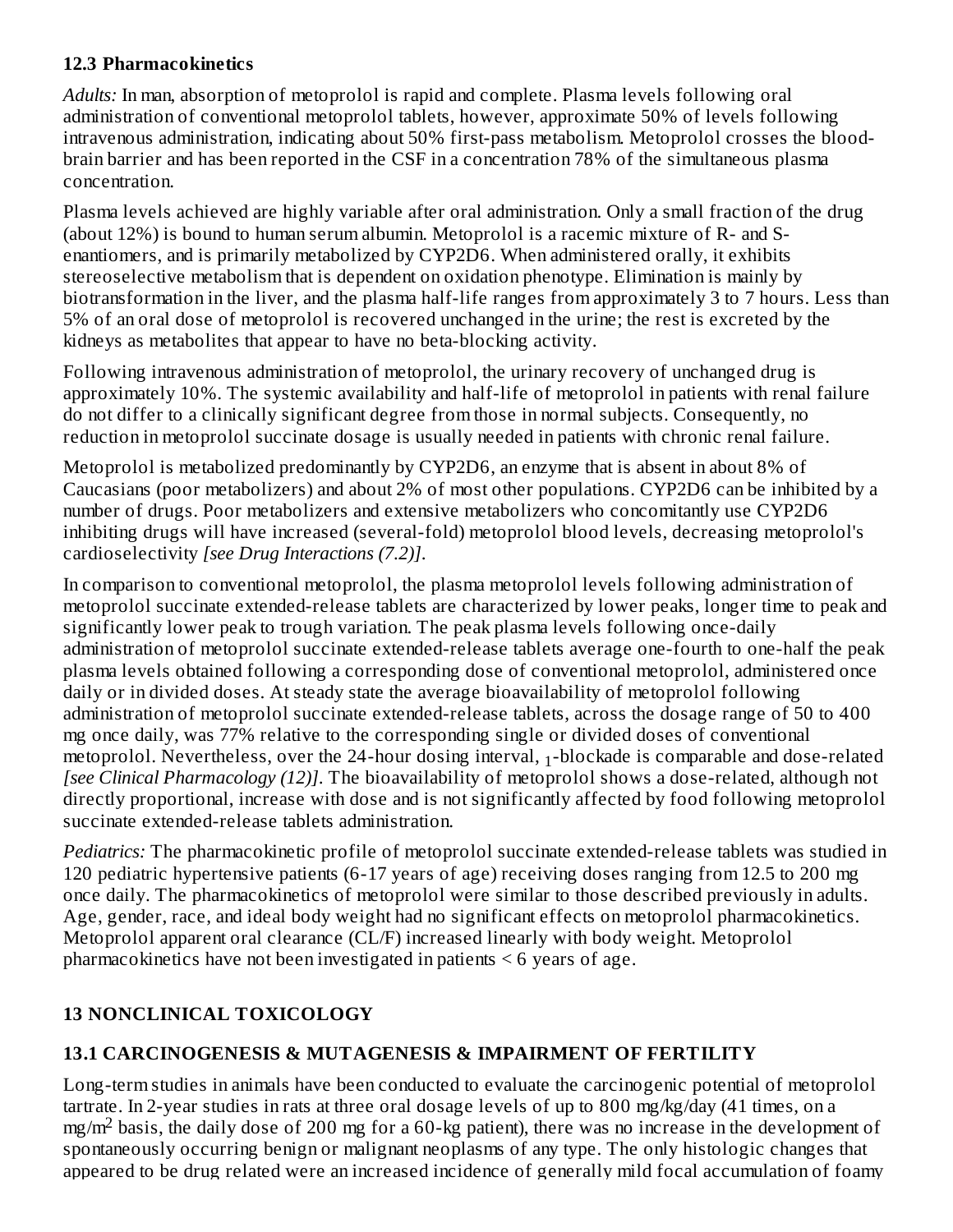macrophages in pulmonary alveoli and a slight increase in biliary hyperplasia. In a 21-month study in Swiss albino mice at three oral dosage levels of up to 750 mg/kg/day (18 times, on a mg/m<sup>2</sup> basis, the daily dose of 200 mg for a 60-kg patient), benign lung tumors (small adenomas) occurred more frequently in female mice receiving the highest dose than in untreated control animals. There was no increase in malignant or total (benign plus malignant) lung tumors, nor in the overall incidence of tumors or malignant tumors. This 21-month study was repeated in CD-1 mice, and no statistically or biologically significant differences were observed between treated and control mice of either sex for any type of tumor.

All genotoxicity tests performed on metoprolol tartrate (a dominant lethal study in mice, chromosome studies in somatic cells, a *Salmonella*/mammalian-microsome mutagenicity test, and a nucleus anomaly test in somatic interphase nuclei) and metoprolol succinate (a *Salmonella*/mammalian-microsome mutagenicity test) were negative.

No evidence of impaired fertility due to metoprolol tartrate was observed in a study performed in rats at doses up to 22 times, on a mg/m<sup>2</sup> basis, the daily dose of 200 mg in a 60-kg patient.

## **14 CLINICAL STUDIES**

In five controlled studies in normal healthy subjects, the same daily doses of metoprolol succinate extended-release tablets and immediate-release metoprolol were compared in terms of the extent and duration of beta $_1$ - blockade produced. Both formulations were given in a dose range equivalent to 100-400 mg of immediate-release metoprolol per day. In these studies, metoprolol succinate extendedrelease tablets was administered once a day and immediate-release metoprolol was administered once to four times a day. A sixth controlled study compared the beta $_1$ -blocking effects of a 50 mg daily dose of the two formulations. In each study, beta $_1$ -blockade was expressed as the percent change from baseline in exercise heart rate following standardized submaximal exercise tolerance tests at steady state. Metoprolol succinate extended-release tablets administered once a day, and immediate-release metoprolol administered once to four times a day, provided comparable total beta $_1$ -blockade over 24  $\,$ hours (area under the beta $_1$ -blockade versus time curve) in the dose range  $100$ -400 mg. At a dosage of 50 mg once daily, metoprolol succinate extended-release tablets produced significantly higher total  $\mathsf{beta}_1\text{-}\mathsf{block}$  over 24 hours than immediate-release metoprolol. For metoprolol succinate extendedrelease tablets, the percent reduction in exercise heart rate was relatively stable throughout the entire dosage interval and the level of beta $_1$ -blockade increased with increasing doses from 50 to 300 mg daily. The effects at peak/trough (i.e., at 24-hours post-dosing) were: 14/9, 16/10, 24/14, 27/22 and 27/20% reduction in exercise heart rate for doses of 50, 100, 200, 300 and 400 mg metoprolol succinate extended-release tablets once a day, respectively. In contrast to metoprolol succinate extended-release tablets, immediate-release metoprolol given at a dose of 50-100 mg once a day produced a significantly larger peak effect on exercise tachycardia, but the effect was not evident at 24 hours. To match the peak to trough ratio obtained with metoprolol succinate extended-release tablets over the dosing range of 200 to 400 mg, a t.i.d. to q.i.d. divided dosing regimen was required for immediate-release metoprolol. A controlled cross-over study in heart failure patients compared the plasma concentrations and beta $_1$ -blocking effects of 50 mg immediate-release metoprolol administered t.i.d., 100 mg and 200 mg metoprolol succinate extended-release tablets once daily. A 50 mg dose of immediate-release metoprolol t.i.d. produced a peak plasma level of metoprolol similar to the peak level observed with 200 mg of metoprolol succinate extended-release tablets. A 200 mg dose of metoprolol succinate extended-release tablets produced a larger effect on suppression of exerciseinduced and Holter-monitored heart rate over 24 hours compared to 50 mg t.i.d. of immediate-release metoprolol.

In a double-blind study, 1092 patients with mild-to-moderate hypertension were randomized to once daily metoprolol succinate extended-release tablets (25, 100, or 400 mg), felodipine extended-release tablets, the combination, or placebo. After 9 weeks, metoprolol succinate extended-release tablets alone decreased sitting blood pressure by 6-8/4-7 mmHg (placebo-corrected change from baseline) at 24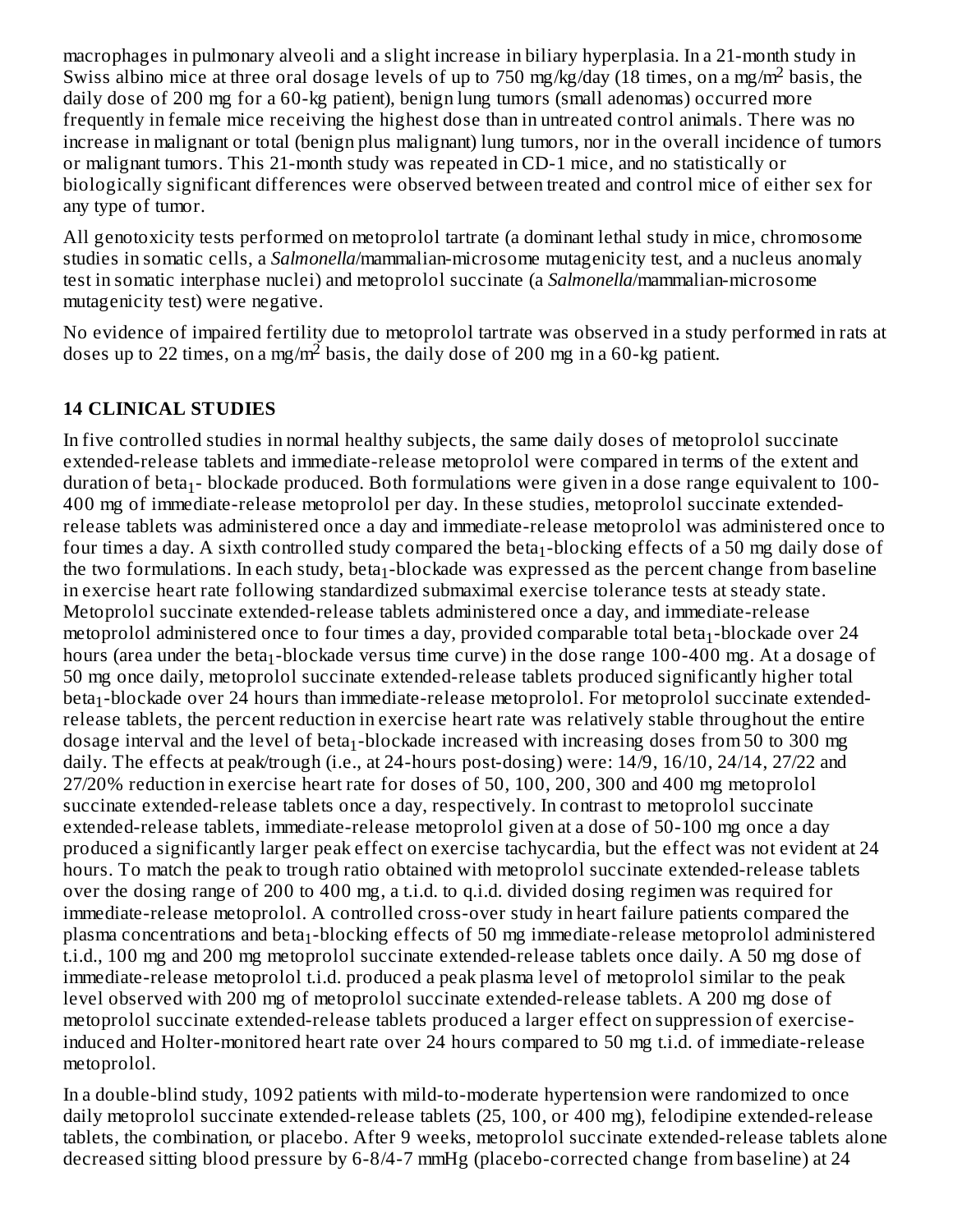hours post-dose. The combination of metoprolol succinate extended-release tablets with felodipine extended-release tablets has greater effects on blood pressure.

In controlled clinical studies, an immediate-release dosage form of metoprolol was an effective antihypertensive agent when used alone or as concomitant therapy with thiazide-type diuretics at dosages of 100-450 mg daily. Metoprolol succinate extended-release tablets, in dosages of 100 to 400 mg once daily, produces similar  $_1$ -blockade as conventional metoprolol tablets administered two to four times daily. In addition, metoprolol succinate extended-release tablets administered at a dose of 50 mg once daily lowered blood pressure 24-hours post-dosing in placebo-controlled studies. In controlled, comparative, clinical studies, immediate-release metoprolol appeared comparable as an antihypertensive agent to propranolol, methyldopa, and thiazide-type diuretics, and affected both supine and standing blood pressure. Because of variable plasma levels attained with a given dose and lack of a consistent relationship of antihypertensive activity to drug plasma concentration, selection of proper dosage requires individual titration.

## **14.1 Angina Pectoris**

By blocking catecholamine-induced increases in heart rate, in velocity and extent of myocardial contraction, and in blood pressure, metoprolol reduces the oxygen requirements of the heart at any given level of effort, thus making it useful in the long-term management of angina pectoris.

In controlled clinical trials, an immediate-release formulation of metoprolol has been shown to be an effective antianginal agent, reducing the number of angina attacks and increasing exercise tolerance. The dosage used in these studies ranged from 100 to 400 mg daily. Metoprolol succinate extendedrelease tablets, in dosages of 100 to 400 mg once daily, has been shown to possess beta-blockade similar to conventional metoprolol tablets administered two to four times daily.

### **14.2 Heart Failure**

MERIT-HF was a double-blind, placebo-controlled study of metoprolol succinate extended-release tablets conducted in 14 countries including the US. It randomized 3991 patients (1990 to metoprolol succinate extended-release tablets) with ejection fraction 0.40 and NYHA Class II-IV heart failure attributable to ischemia, hypertension, or cardiomyopathy. The protocol excluded patients with contraindications to beta-blocker use, those expected to undergo heart surgery, and those within 28 days of myocardial infarction or unstable angina. The primary endpoints of the trial were (1) all-cause mortality plus all-cause hospitalization (time to first event) and (2) all-cause mortality. Patients were stabilized on optimal concomitant therapy for heart failure, including diuretics, ACE inhibitors, cardiac glycosides, and nitrates. At randomization, 41% of patients were NYHA Class II; 55% NYHA Class III; 65% of patients had heart failure attributed to ischemic heart disease; 44% had a history of hypertension; 25% had diabetes mellitus; 48% had a history of myocardial infarction. Among patients in the trial, 90% were on diuretics, 89% were on ACE inhibitors, 64% were on digitalis, 27% were on a lipid-lowering agent, 37% were on an oral anticoagulant, and the mean ejection fraction was 0.28. The mean duration of follow-up was one year. At the end of the study, the mean daily dose of metoprolol succinate extended-release tablets was 159 mg.

The trial was terminated early for a statistically significant reduction in all-cause mortality (34%, nominal p= 0.00009). The risk of all-cause mortality plus all-cause hospitalization was reduced by 19% (p= 0.00012). The trial also showed improvements in heart failure-related mortality and heart failurerelated hospitalizations, and NYHA functional class.

The table below shows the principal results for the overall study population. The figure below illustrates principal results for a wide variety of subgroup comparisons, including US vs. non-US populations (the latter of which was not pre-specified). The combined endpoints of all-cause mortality plus all-cause hospitalization and of mortality plus heart failure hospitalization showed consistent effects in the overall study population and the subgroups, including women and the US population. However, in the US subgroup (n=1071) and women (n=898), overall mortality and cardiovascular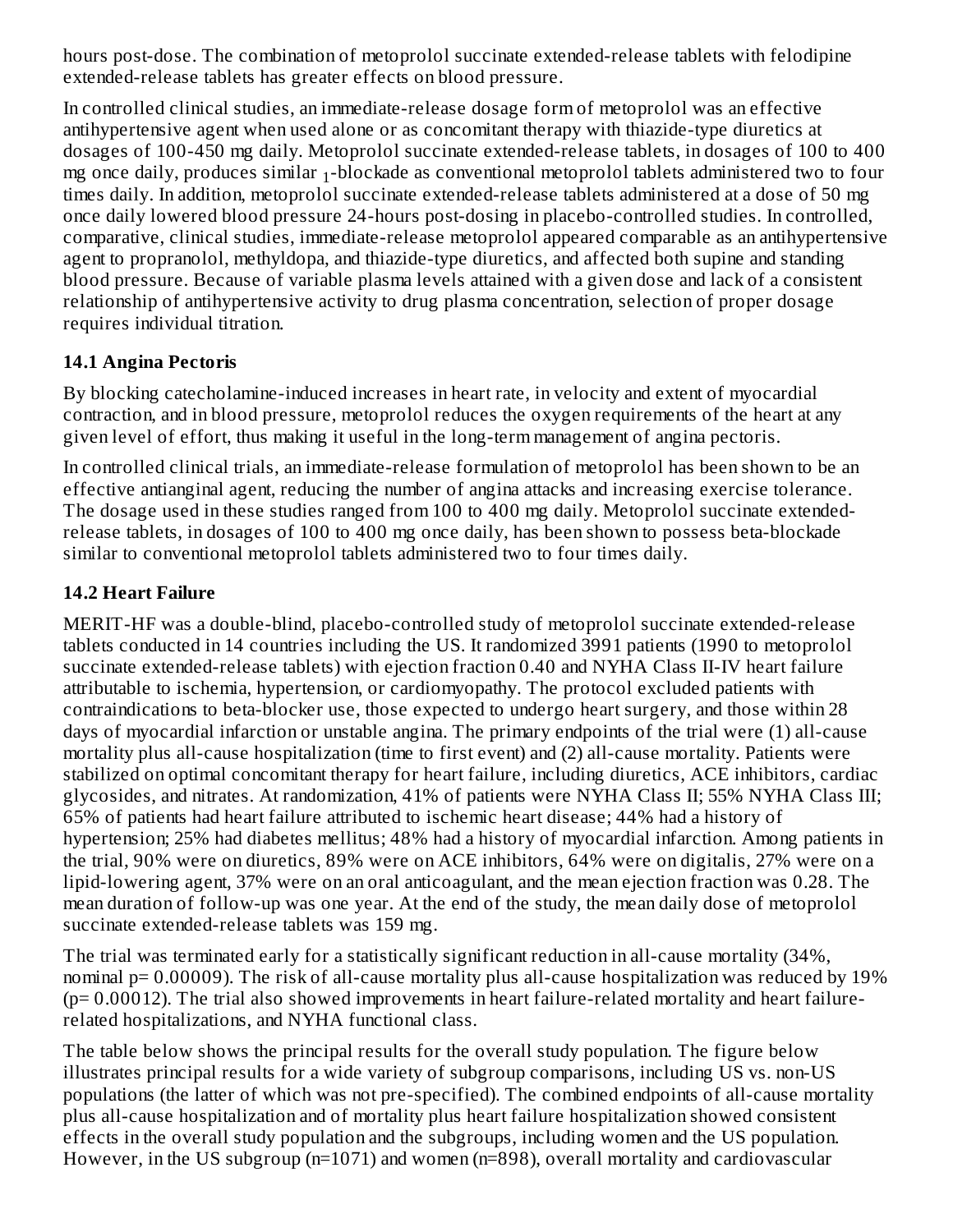mortality appeared less affected. Analyses of female and US patients were carried out because they each represented about 25% of the overall population. Nonetheless, subgroup analyses can be difficult to interpret and it is not known whether these represent true differences or chance effects.

| Clinical Endpoint                                                          | Number of Patients<br>Metoprolol<br>Placebo |                                                  | Relative RiskRisk Reduction With Nominal<br>$(95\% \text{ Cl})$<br>Metoprolol<br>Release<br>tablets | $P-$<br>value<br>Succinate Extended- |           |
|----------------------------------------------------------------------------|---------------------------------------------|--------------------------------------------------|-----------------------------------------------------------------------------------------------------|--------------------------------------|-----------|
|                                                                            | $n=2001$                                    | Succinate Extended-<br>Release<br>tablets n=1990 |                                                                                                     |                                      |           |
| mortality 767<br>All-cause<br>all-caused<br>plus<br>hospitalization*       |                                             | 641                                              | $0.81(0.73 -$<br>0.90)                                                                              | 19%                                  | 0.00012   |
| All-cause mortality                                                        | 217                                         | 145                                              | $0.66(0.53 -$<br>0.81)                                                                              | 34%                                  | 0.00009   |
| mortality 439<br>All-cause<br>heart<br>failure<br>plus<br>hospitalization* |                                             | 311                                              | $0.69(0.60 -$<br>(0.80)                                                                             | 31%                                  | 0.0000008 |
| Cardiovascular<br>mortality                                                | 203                                         | 128                                              | $0.62(0.50 -$<br>(0.78)                                                                             | 38%                                  | 0.000022  |
| Sudden death                                                               | 132                                         | 79                                               | $0.59(0.45 -$<br>(0.78)                                                                             | 41%                                  | 0.0002    |
| Death<br>due<br>worsening<br>heart<br>failure                              | $\frac{1}{6}$ to 58                         | 30                                               | $0.51(0.33 -$<br>(0.79)                                                                             | 49%                                  | 0.0023    |
| Hospitalizations due 451<br>to worsening heart<br>failure <sup>†</sup>     |                                             | 317                                              | N/A                                                                                                 | N/A                                  | 0.0000076 |
| Cardiovascular<br>hospitalization <sup>†</sup>                             | 773                                         | 649                                              | N/A                                                                                                 | N/A                                  | 0.00028   |

### **Clinical Endpoints in the MERIT-HF Study**

\* Time to first event

† Comparison of treatment groups examines the number of hospitalizations (Wilcoxon test); relative risk and risk reduction are not applicable.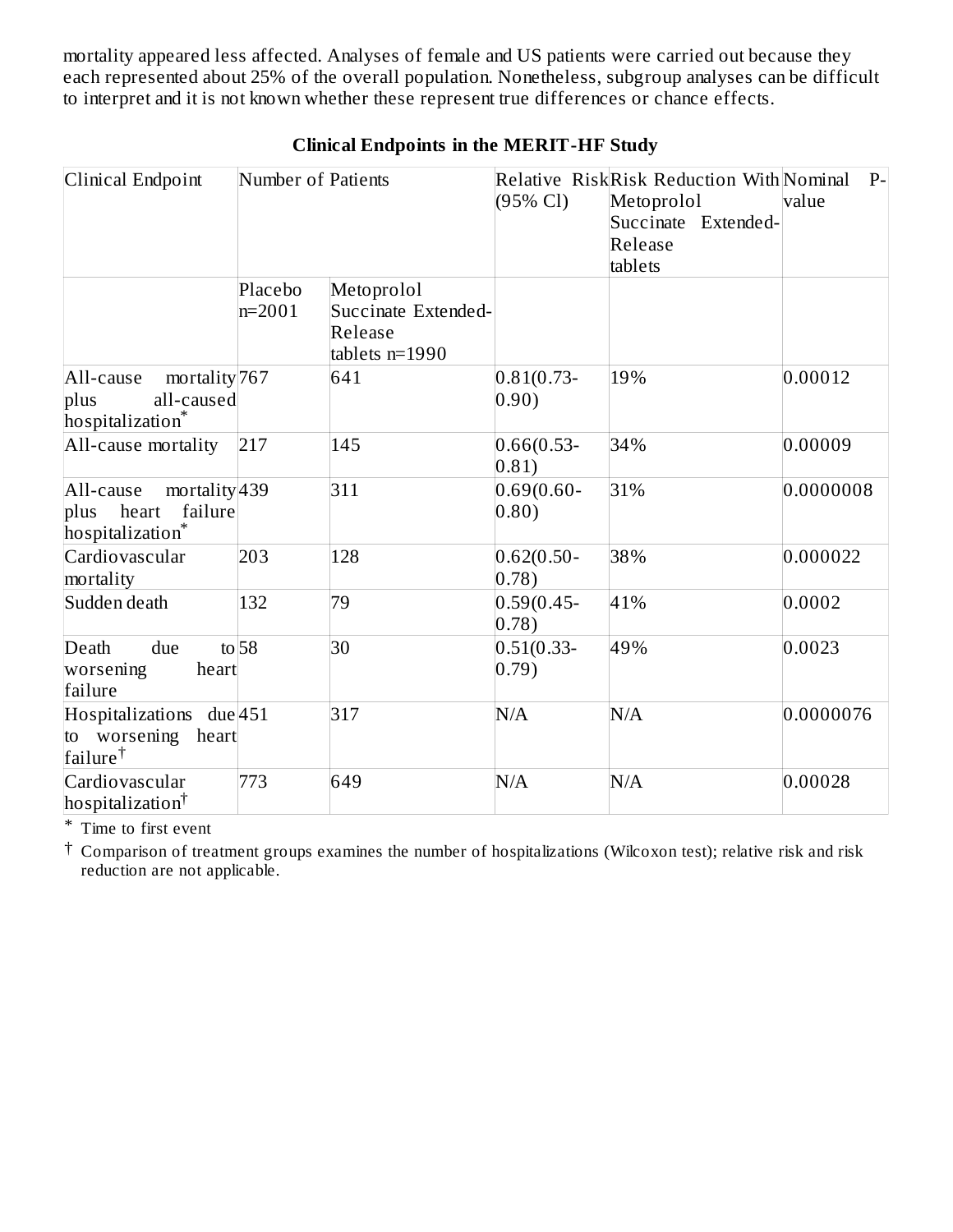#### **Results for Subgroups in MERIT-HF**



US = United States; NYHA = New York Heart Association; EF = ejection fraction; MI = myocardial infarction;  $HR = heart\ rate.$ 

### **15 REFERENCES**

1. Devereaux PJ, Yang H, Yusuf S, Guyatt G, Leslie K, Villar JC et al. Effects of extended-release metoprolol succinate in patients undergoing non-cardiac surgery (POISE trial): a randomised controlled trial. *Lancet*. 2008; 371:1839-47.

### **16 HOW SUPPLIED/STORAGE AND HANDLING**

Product: 50090-4304

NDC: 50090-4304-0 30 TABLET, EXTENDED RELEASE in a BOTTLE NDC: 50090-4304-1 90 TABLET, EXTENDED RELEASE in a BOTTLE

### **17 PATIENT COUNSELING INFORMATION**

Advise patients to take metoprolol succinate extended-release tablets regularly and continuously, as directed, preferably with or immediately following meals. If a dose is missed, the patient should take only the next scheduled dose (without doubling it). Patients should not interrupt or discontinue metoprolol succinate extended-release tablets without consulting the physician.

Advise patients (1) to avoid operating automobiles and machinery or engaging in other tasks requiring alertness until the patient's response to therapy with metoprolol succinate extended-release tablets has been determined; (2) to contact the physician if any difficulty in breathing occurs; (3) to inform the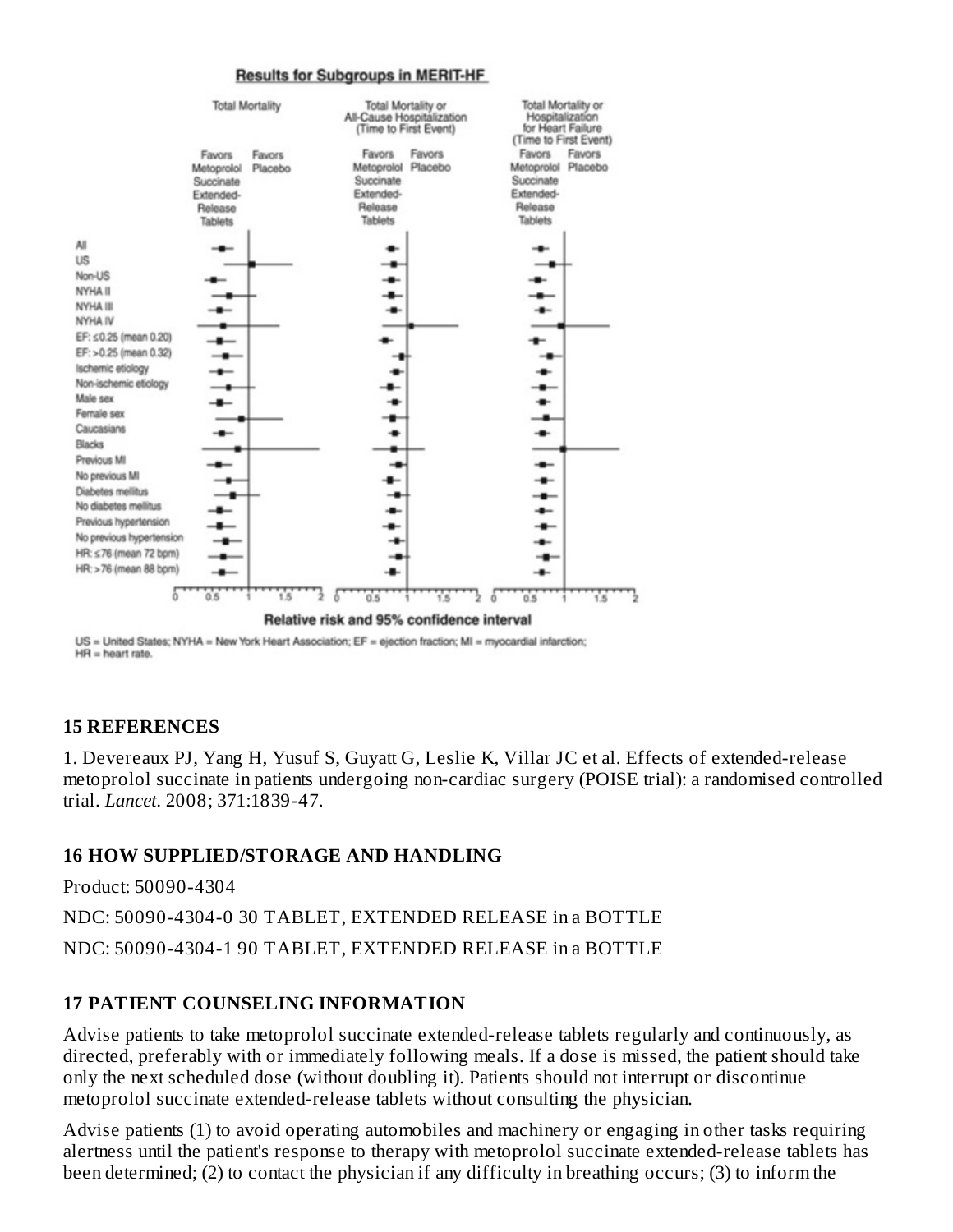physician or dentist before any type of surgery that he or she is taking metoprolol succinate extendedrelease tablets.

Heart failure patients should be advised to consult their physician if they experience signs or symptoms of worsening heart failure such as weight gain or increasing shortness of breath.



### **SPL UNCLASSIFIED**

Manufactured for: Ingenus Pharmaceuticals LLC

Orlando, FL 32839-6408

Customer toll-free number: 1-877-748-1970

Manufactured by: Novast Laboratories Ltd.

Nantong, China 226009

Rx Only

I0080

Iss. 07/2017

Rev. A

### **Storage**

Store at 20° to 25°C (68° to 77°F); excursions permitted between 15° to 30°C (59° to 86°F) [see USP Controlled Room Temperature]

### **Metoprolol Succinate**

| NDC 50090-4304-0<br>A-S Medication Solutions, LLC<br>L O.T                                                                    | Product No. 5954-0                |  |
|-------------------------------------------------------------------------------------------------------------------------------|-----------------------------------|--|
| METOPROLOL<br><b>SUCCINATE</b><br>50 MG*                                                                                      |                                   |  |
| <b>EACH TABLET CONTAINS</b><br>47.5 MG METOPROLOL SUCCINATE.<br><b>TARTRATE, USP.</b>                                         | USP EQUIVALENT TO 50 MG METOPROLO |  |
|                                                                                                                               | STORE AT 68 TO 77 DEGREES F       |  |
| 30 EXTENDED-RELEASE<br><b>TABLETS</b>                                                                                         |                                   |  |
|                                                                                                                               | <b><i>PACKAGE</i></b><br>00000430 |  |
| PACKAGED BY:<br>A-S Medication Solutions<br>Libertyville, IL 60048<br><b>MEGLI</b><br>NOVAST LARS LTD<br>NANTONO CHINA 220000 | SOURCE NDC: 50742-616-10          |  |

**METOPROLOL SUCCINATE**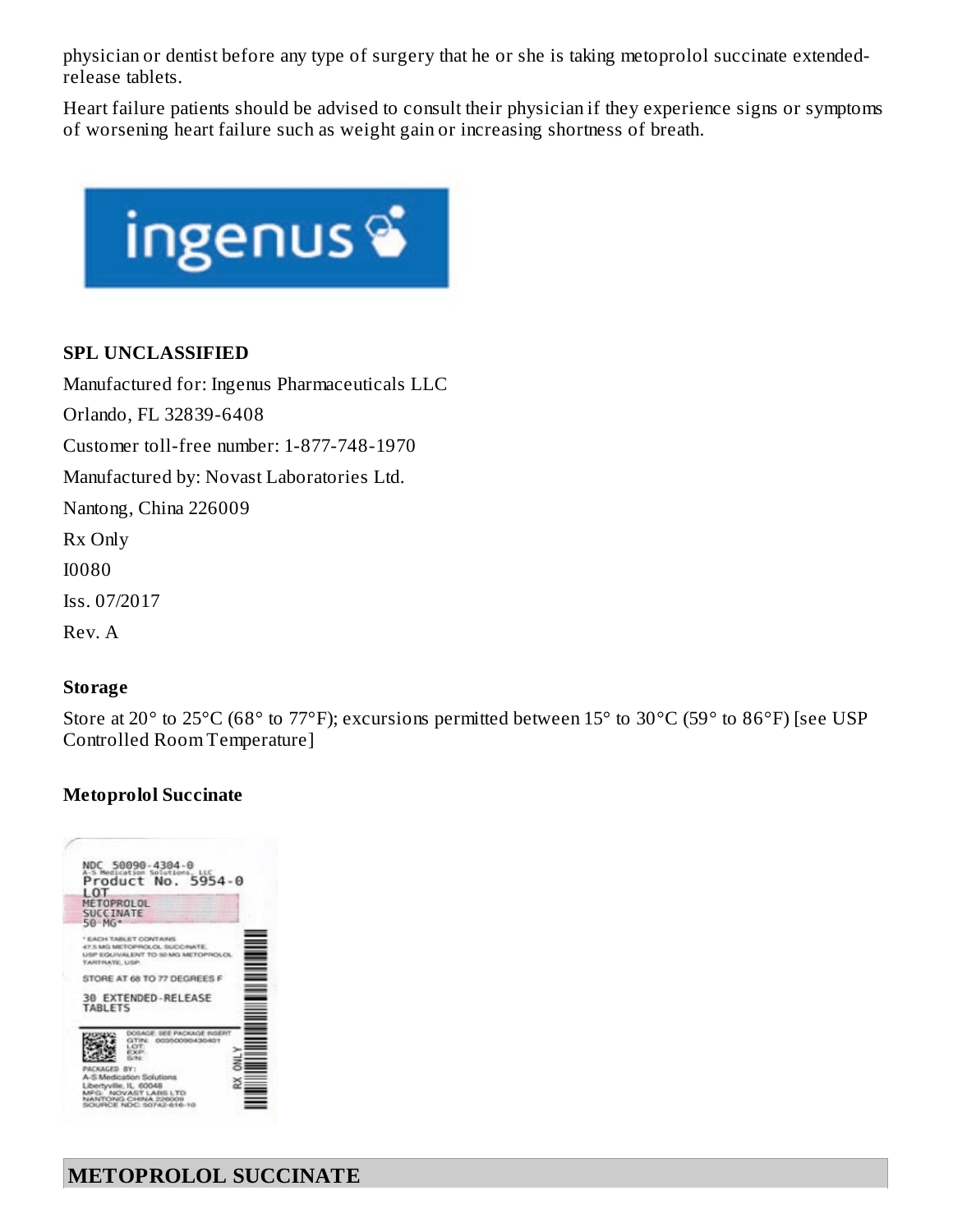| metoprolol succinate tablet, extended release                                                            |                                                                 |                                                 |            |                           |                                                          |                                                  |          |
|----------------------------------------------------------------------------------------------------------|-----------------------------------------------------------------|-------------------------------------------------|------------|---------------------------|----------------------------------------------------------|--------------------------------------------------|----------|
| <b>Product Information</b>                                                                               |                                                                 |                                                 |            |                           |                                                          |                                                  |          |
| Product Type                                                                                             | HUMAN PRESCRIPTION DRUG                                         |                                                 |            |                           |                                                          | Item Code (Source) NDC:50090-4304(NDC:50742-616) |          |
|                                                                                                          | ORAL                                                            |                                                 |            |                           |                                                          |                                                  |          |
| <b>Route of Administration</b>                                                                           |                                                                 |                                                 |            |                           |                                                          |                                                  |          |
|                                                                                                          |                                                                 |                                                 |            |                           |                                                          |                                                  |          |
| <b>Active Ingredient/Active Moiety</b>                                                                   |                                                                 |                                                 |            |                           |                                                          |                                                  |          |
|                                                                                                          | <b>Ingredient Name</b>                                          |                                                 |            |                           |                                                          | <b>Basis of Strength</b>                         | Strength |
| METOPROLOL SUCCINATE (UNII: TH25PD4CCB) (METOPROLOL - UNII:GEB06NHM23)<br>METOPROLOL TARTRATE<br>$50$ mg |                                                                 |                                                 |            |                           |                                                          |                                                  |          |
| <b>Inactive Ingredients</b>                                                                              |                                                                 |                                                 |            |                           |                                                          |                                                  |          |
|                                                                                                          | <b>Ingredient Name</b>                                          |                                                 |            |                           |                                                          |                                                  | Strength |
| PO VIDO NE, UNSPECIFIED (UNII: FZ989GH94E)                                                               |                                                                 |                                                 |            |                           |                                                          |                                                  |          |
| ETHYLCELLULOSE, UNSPECIFIED (UNII: 7Z8S9VYZ4B)                                                           |                                                                 |                                                 |            |                           |                                                          |                                                  |          |
| POLYETHYLENE GLYCOL 3350 (UNII: G2M7P15E5P)                                                              |                                                                 |                                                 |            |                           |                                                          |                                                  |          |
| HYDRO XYPROPYL CELLULOSE (1600000 WAMW) (UNII: RFW2ET671P)                                               |                                                                 |                                                 |            |                           |                                                          |                                                  |          |
| TRIETHYL CITRATE (UNII: 8Z96QXD6UM)<br>MAGNESIUM STEARATE (UNII: 70097M6I30)                             |                                                                 |                                                 |            |                           |                                                          |                                                  |          |
| MICRO CRYSTALLINE CELLULO SE (UNII: OP1R32D61U)                                                          |                                                                 |                                                 |            |                           |                                                          |                                                  |          |
| TITANIUM DIO XIDE (UNII: 15FIX9V2JP)                                                                     |                                                                 |                                                 |            |                           |                                                          |                                                  |          |
| <b>POLYDEXTROSE</b> (UNII: VH2XOU12IE)                                                                   |                                                                 |                                                 |            |                           |                                                          |                                                  |          |
| HYPROMELLOSE, UNSPECIFIED (UNII: 3NXW29V3WO)                                                             |                                                                 |                                                 |            |                           |                                                          |                                                  |          |
| TRIACETIN (UNII: XHX3C3X673)                                                                             |                                                                 |                                                 |            |                           |                                                          |                                                  |          |
|                                                                                                          |                                                                 |                                                 |            |                           |                                                          |                                                  |          |
| <b>Product Characteristics</b>                                                                           |                                                                 |                                                 |            |                           |                                                          |                                                  |          |
| <b>WHITE</b><br>Color                                                                                    |                                                                 | <b>Score</b>                                    |            | 2 pieces                  |                                                          |                                                  |          |
| ROUND<br><b>Shape</b>                                                                                    |                                                                 | <b>Size</b>                                     |            |                           |                                                          | 9mm                                              |          |
| Flavor                                                                                                   | <b>Imprint Code</b>                                             |                                                 | N;50       |                           |                                                          |                                                  |          |
| <b>Contains</b>                                                                                          |                                                                 |                                                 |            |                           |                                                          |                                                  |          |
|                                                                                                          |                                                                 |                                                 |            |                           |                                                          |                                                  |          |
| <b>Packaging</b>                                                                                         |                                                                 |                                                 |            |                           |                                                          |                                                  |          |
| <b>Item Code</b><br>#                                                                                    | <b>Package Description</b><br><b>Marketing Start Date</b>       |                                                 |            | <b>Marketing End Date</b> |                                                          |                                                  |          |
| 1 NDC:50090-4304-0                                                                                       | 30 in 1 BOTTLE; Type 0: Not a Combination Product               |                                                 | 05/20/2019 |                           |                                                          |                                                  |          |
| 2 NDC:50090-4304-1                                                                                       | 90 in 1 BOTTLE; Type 0: Not a Combination Product<br>05/20/2019 |                                                 |            |                           |                                                          |                                                  |          |
|                                                                                                          |                                                                 |                                                 |            |                           |                                                          |                                                  |          |
| <b>Marketing Information</b>                                                                             |                                                                 |                                                 |            |                           |                                                          |                                                  |          |
| <b>Marketing Category</b>                                                                                |                                                                 | <b>Application Number or Monograph Citation</b> |            |                           | <b>Marketing End Date</b><br><b>Marketing Start Date</b> |                                                  |          |
| ANDA204106<br><b>ANDA</b>                                                                                |                                                                 |                                                 |            | 02/06/2018                |                                                          |                                                  |          |